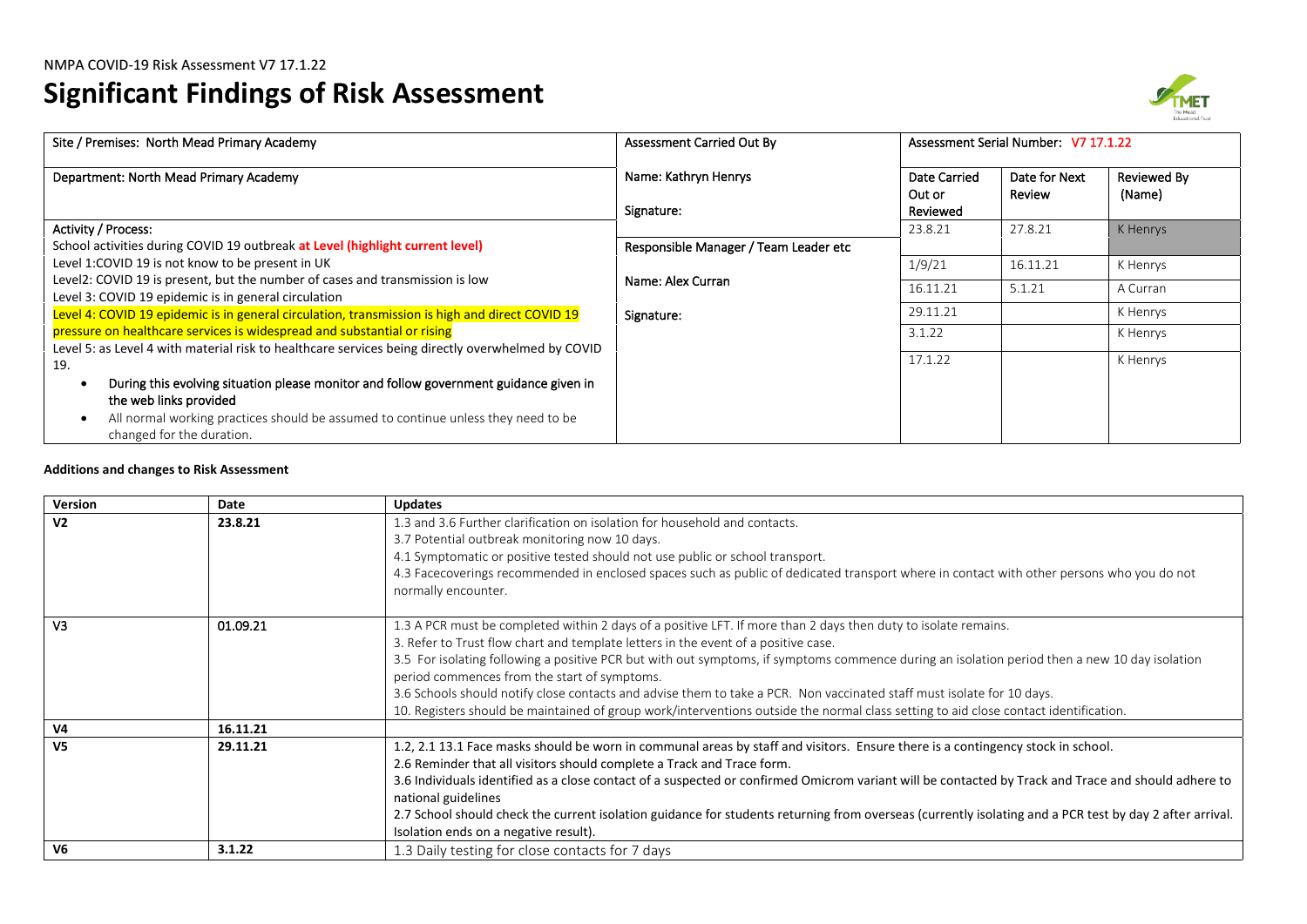|                |         | 1.5 CO2 monitors                                                                                                                       |
|----------------|---------|----------------------------------------------------------------------------------------------------------------------------------------|
|                |         | 1.7 Contingency plans for staff absence reviewed                                                                                       |
|                |         | 2.1 Facemasks in classrooms and communal areas.                                                                                        |
|                |         | 3.3 & 3.5 Self isolation period reduced from 10 days to 7 days providing negative lateral flow tests are carried out on day 6 and 7.   |
|                |         | 3.6 Daily testing for close contacts for 7 days.                                                                                       |
| V <sub>7</sub> | 17.1.22 | 1.3 People who have a positive lateral flow device (LFD) test no longer need a follow up polymerase chain reaction (PCR) test and      |
|                |         | should stay at home and self-isolate immediately.                                                                                      |
|                |         | 3.2 reporting a positive test result.                                                                                                  |
|                |         | 3.3 Self isolation period reduced to 5 days providing a negative lateral flow tests are carried out on day 5 and the morning of day 6. |
|                |         | 5.4 visitors and contractors encouraged to take a LFD prior to visiting                                                                |
|                |         | Government and NHS guidance list updated in line with LA risk assessment.                                                              |

#### Risk Rating.

The Risk Rating process is provided for guidance only. It is the risk assessors' evaluation of the risks that is important, and this may differ from the result indicated by the risk rating matrix. Even after taking the ris rating into consideration employers still have a duty to ensure that sufficient and adequate control measures are in place to ensure that any remaining risks are kept as low as is reasonably practicable.

# **General Principles of Control**

#### **You should:**

- 1. Ensure good hygiene for everyone.
- 2. Maintain appropriate cleaning regimes.
- 3. Keep occupied spaces well ventilated.
- 4. Follow public health advice on testing, self-isolation and managing confirmed cases of COVID-19.

| What are the<br>Hazards?                           | Who<br>might                         | <b>Existing Control Measures</b><br>(What are you already doing to manage the hazards/risks?)                                                                                                                                                                                                                                                      |                         | <b>Risk Rating with</b><br>controls in place |                                                 | <b>Additional Controls Required</b><br>(Where the existing controls are                                                  | Acti<br><b>on</b>      | Acti<br><b>on</b> | <b>Additio</b><br>nal                      |
|----------------------------------------------------|--------------------------------------|----------------------------------------------------------------------------------------------------------------------------------------------------------------------------------------------------------------------------------------------------------------------------------------------------------------------------------------------------|-------------------------|----------------------------------------------|-------------------------------------------------|--------------------------------------------------------------------------------------------------------------------------|------------------------|-------------------|--------------------------------------------|
| (What can go<br>wrong)                             | be<br>Harme<br>d &<br>How?           |                                                                                                                                                                                                                                                                                                                                                    | Lik<br>eli-<br>hoo<br>d | Impa<br>ct/<br>Sever<br>ity                  | <b>Risk</b><br><b>Ratin</b><br>g<br><b>Scor</b> | insufficient to reduce the risk to an<br>acceptable level) Use the scoring table<br>below to assist in planning actions. | By<br>Wh<br>$^{\circ}$ | By<br>Wh<br>en?   | <b>Action</b><br>Compl<br>eted<br>(Initial |
|                                                    |                                      |                                                                                                                                                                                                                                                                                                                                                    |                         |                                              | е                                               |                                                                                                                          |                        |                   | S)                                         |
| 1. Catching<br>or Spreading<br>COVID <sub>19</sub> | Staff,<br>Pupils,<br><b>Visitors</b> | 1.1 This risk assessment and any safe systems of work must be<br>communicated to staff before they start work and be available in<br>school. Emailed to staff 20.8.21 and Business Briefing 24.8.21                                                                                                                                                | 2                       | 3                                            | 6                                               |                                                                                                                          |                        |                   |                                            |
|                                                    |                                      | 1.2 Parents, Visitors & Contractors, etc. are to be informed of the<br>COVID 19 safety precautions of the School (Based upon<br>Government Guidance and this risk assessment).<br>All visitors & contractors are to be made aware of site rules.<br>Information and guidance shared through parent letters, contractors'<br>procedures and signage |                         |                                              |                                                 |                                                                                                                          |                        |                   |                                            |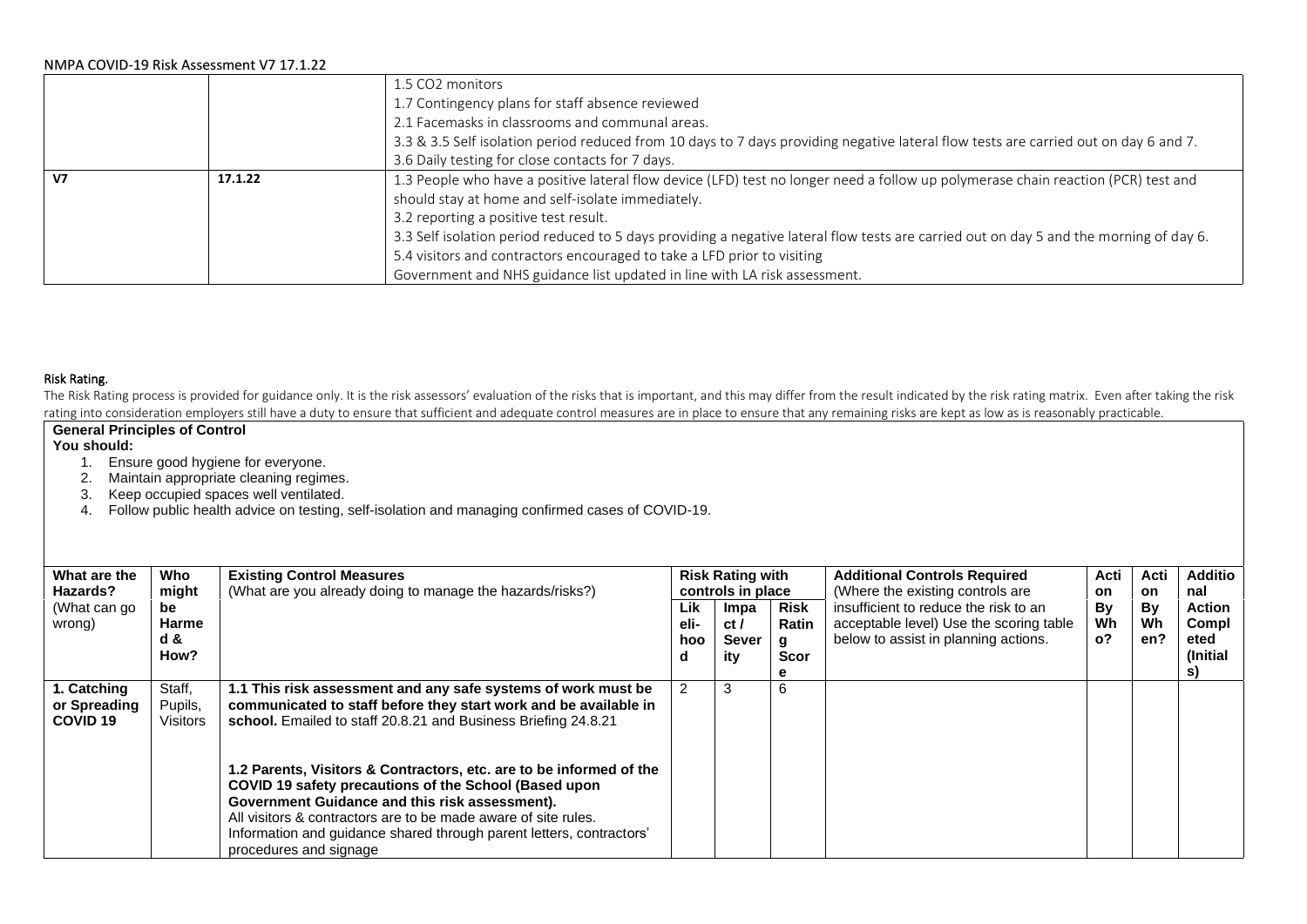| Posters are available for display. These will be displayed in:<br>•Reception areas<br>•Toilets<br>•Notice boards in staffrooms, workrooms and staff kitchens<br>•Meeting rooms<br>https://www.gov.uk/government/publications/guidance-to-employers-<br>and-businesses-about-covid-19<br>PO / supervising staff to undertake induction with parents, visitors and<br>contractors where applicable.<br>The RA will be published on the school website and available at<br>reception.<br>Contractors and visitors onto site will be asked to wear a facemask in<br>communal areas.<br>Twice weekly Lateral Flow Testing for Covid 19 is now available for<br>persons to carry out at home and can be collected from the school.<br>1.3 Ongoing - Rapid Result Tests (Lateral Flow Tests)<br>Rapid Result Tests (Lateral Flow Tests) are available for All Schools<br>to conduct weekly testing of Staff, and Secondary School age Pupils<br>in order to help detect those who are carrying the Covid 19 virus<br>without displaying symptoms.<br>The testing available consists of two Lateral Flow Tests taken at home<br>each week, 3 to 4 days apart. Home testing for primary school staff<br>commences wc 23.8.21. Staff issued with guidance and data<br>protection/GDPR statement and briefed at staff meeting.<br>Guidance saved in COVID19/Lateral testing folder in staff directory. |  | 1.3 people who have a positive lateral<br>flow device (LFD) test result has<br>changed. They are no longer required<br>to have a follow-up polymerase chain<br>reaction (PCR) test, and they should<br>stay at home and self-isolate<br>immediately.<br>People who have a positive LFD test                                                                             | All<br>staff | 11.1<br>.22 |  |
|---------------------------------------------------------------------------------------------------------------------------------------------------------------------------------------------------------------------------------------------------------------------------------------------------------------------------------------------------------------------------------------------------------------------------------------------------------------------------------------------------------------------------------------------------------------------------------------------------------------------------------------------------------------------------------------------------------------------------------------------------------------------------------------------------------------------------------------------------------------------------------------------------------------------------------------------------------------------------------------------------------------------------------------------------------------------------------------------------------------------------------------------------------------------------------------------------------------------------------------------------------------------------------------------------------------------------------------------------------------------------------------------|--|-------------------------------------------------------------------------------------------------------------------------------------------------------------------------------------------------------------------------------------------------------------------------------------------------------------------------------------------------------------------------|--------------|-------------|--|
| Home lateral flow test risk assessment issued to all staff and staff<br>requiring an individual RA for home testing should speak with their<br>line manager. Staff to collect the LFT and confirm they have read the<br>LFT risk assessment.<br>Sufficient supplies of LFT to be maintained in school<br>Trust staff and staff working across more than one site will be<br>encouraged to take a LFT before visiting a new site<br>Upon initial return to School in the Autumn 2021 Term Secondary<br>aged pupils will be expected to undertake two on-site Lateral Flow<br>Tests.<br>The requirement for continued weekly testing for Staff and Secondary<br>aged pupils will be reviewed at the end of September 2021.<br><b>Lateral Flow Test Results</b><br>A negative result will allow the tested person to remain in school.                                                                                                                                                                                                                                                                                                                                                                                                                                                                                                                                                         |  | result should only have a follow-<br>up PCR test if:<br>they wish to claim the Test<br>and Trace Support<br>Payment<br>they have a health<br>condition that means they<br>may be suitable for new<br>coronavirus (COVID-19)<br>treatments<br>they are taking LFD tests<br>as part of research or<br>surveillance programmes,<br>and the programme asks<br>them to do so |              |             |  |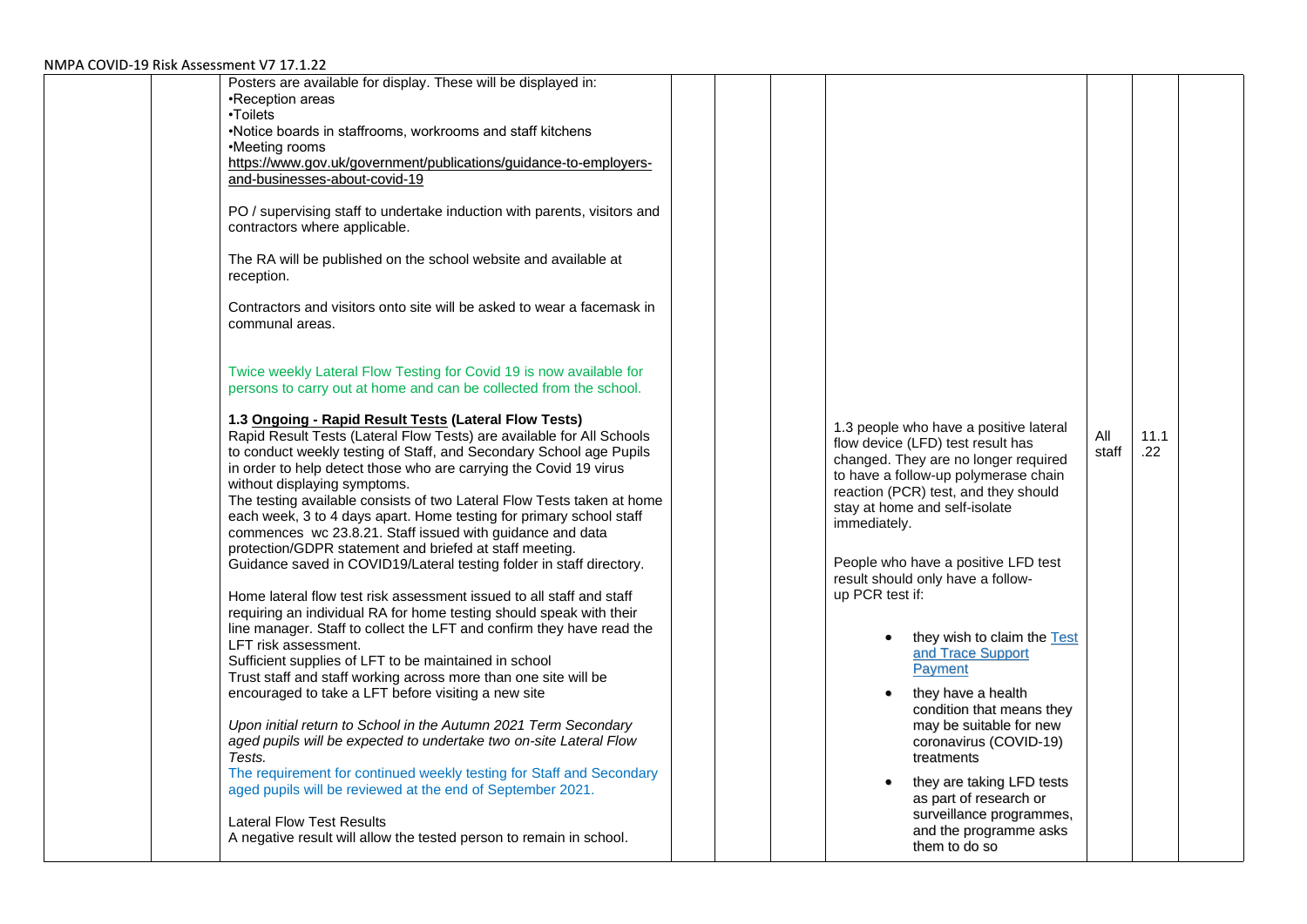| A positive result will require the tested person start a 10 day self-       |  | they have a positive day     |  |  |
|-----------------------------------------------------------------------------|--|------------------------------|--|--|
| isolation period and undertake a Confirmatory Covid 19 PCR Test as          |  | 2 LFD test after arriving in |  |  |
| soon as possible (within 2 days). Failure to obtain a PCR within 2          |  | <b>England</b>               |  |  |
| days will mean that isolation must continue even with a negative PCR.       |  |                              |  |  |
| The use of public transport should be avoided where possible by the         |  |                              |  |  |
| person testing positive.                                                    |  |                              |  |  |
|                                                                             |  |                              |  |  |
| The results of the PCR Test determining whether self-isolation is to        |  |                              |  |  |
| continue [positive result], or if the person can return to School           |  |                              |  |  |
| Inegative result within 2 days of LFT Test).                                |  |                              |  |  |
| Staff to be reminded. Schools will assume that staff have undertaken        |  |                              |  |  |
| the twice weekly test as agreed and have received a negative test           |  |                              |  |  |
| result unless notified by the staff member that the result is positive.     |  |                              |  |  |
| Staff should upload their results in line with the guidance and contact     |  |                              |  |  |
| SLT immediately on a positive test result.                                  |  |                              |  |  |
|                                                                             |  |                              |  |  |
| <b>Contacts</b>                                                             |  |                              |  |  |
| If you live with or have been in contact with someone with COVID-19,        |  |                              |  |  |
| you will not need to self-isolate if any of the following apply:            |  |                              |  |  |
|                                                                             |  |                              |  |  |
| you're fully vaccinated - this means 14 days have passed<br>$\bullet$       |  |                              |  |  |
| since your final dose of a COVID-19 vaccine given by the                    |  |                              |  |  |
| <b>NHS</b>                                                                  |  |                              |  |  |
| you're under 18 years, 6 months old<br>$\bullet$                            |  |                              |  |  |
| you're taking part or have taken part in a COVID-19 vaccine<br>$\bullet$    |  |                              |  |  |
| trial                                                                       |  |                              |  |  |
| you're not able to get vaccinated for medical reasons<br>$\bullet$          |  |                              |  |  |
|                                                                             |  |                              |  |  |
| From 14 December 2021, adults who are fully vaccinated and all              |  |                              |  |  |
| children and young people aged between 5 and 18 years and 6                 |  |                              |  |  |
| months identified as a contact of someone with COVID-19 are                 |  |                              |  |  |
| strongly advised to take a LFD test every day for 7 days and continue       |  |                              |  |  |
| to attend their setting as normal, unless they have a positive test         |  |                              |  |  |
| result. Daily testing of close contacts applies to all contacts who are:    |  |                              |  |  |
| • fully vaccinated adults – people who have had 2 doses of an               |  |                              |  |  |
| approved vaccine                                                            |  |                              |  |  |
| • all children and young people aged 5 to 18 years and 6 months,            |  |                              |  |  |
| regardless of their vaccination status                                      |  |                              |  |  |
| • people who are not able to get vaccinated for medical reasons             |  |                              |  |  |
| • people taking part, or have taken part, in an approved clinical trial for |  |                              |  |  |
| a COVID-19 vaccine                                                          |  |                              |  |  |
| Unvaccinated adult contracts are to self isolate for 10 days if identified  |  |                              |  |  |
| as a close contact.                                                         |  |                              |  |  |
|                                                                             |  |                              |  |  |
| Even where the contacts LFD test result is negative, to further reduce      |  |                              |  |  |
| the chance of passing COVID-19 on to others, they are strongly              |  |                              |  |  |
| advised to:                                                                 |  |                              |  |  |
| Limit close contact with people outside their household,<br>$\bullet$       |  |                              |  |  |
| especially in crowded, enclosed or poorly ventilated spaces.                |  |                              |  |  |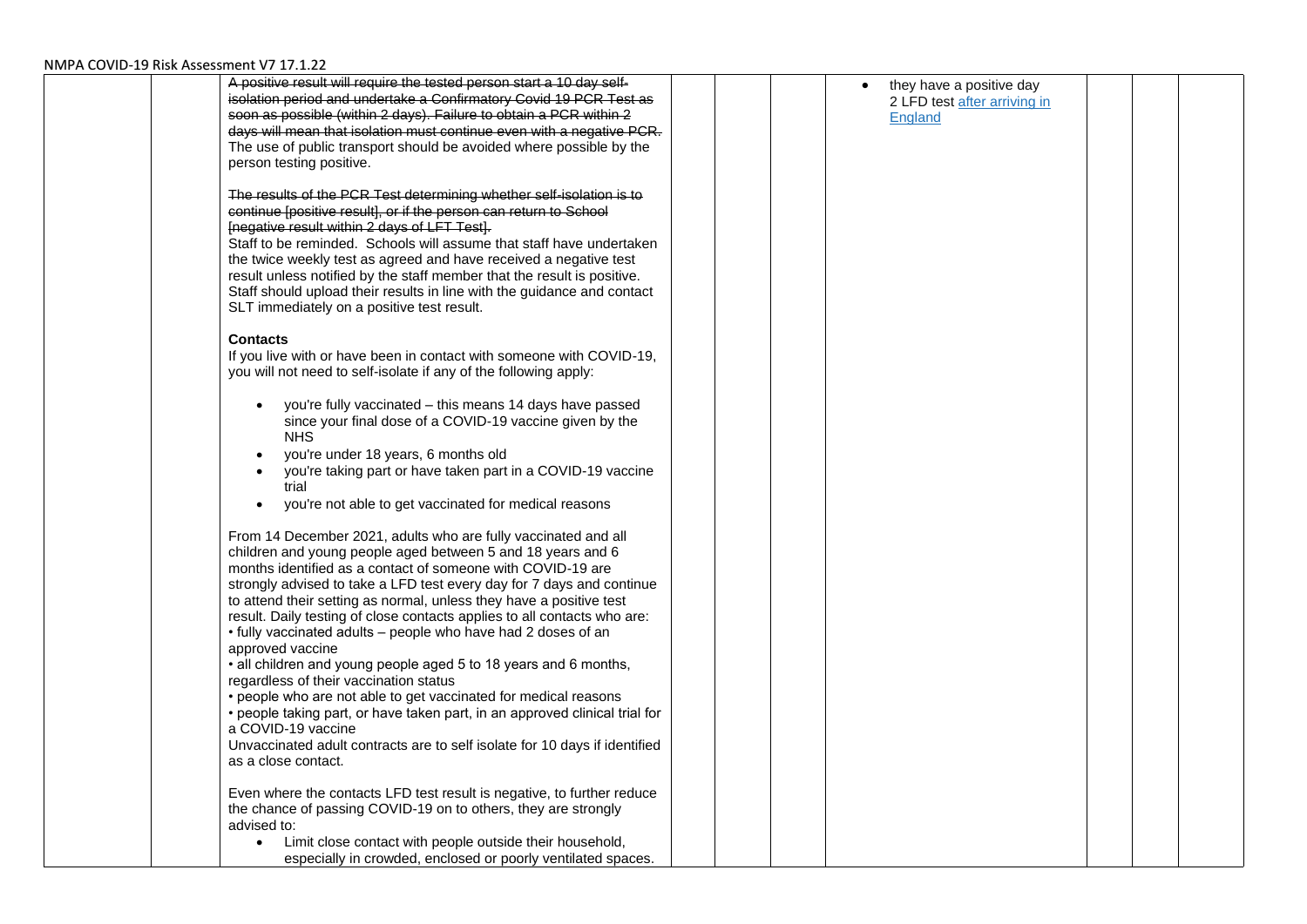| Work from home if they are able to.<br>$\bullet$<br>Wear a face covering in crowded, enclosed or poorly<br>ventilated spaces and where they are in close contact with<br>other people.<br>Follow the Government guidance on how to stay safe and<br>$\bullet$<br>help prevent the spread.<br>Children under 5 years are exempt from self-isolation and do not need<br>to take part in daily testing of close contacts                                                                                                                                                            |  |  |  |  |
|----------------------------------------------------------------------------------------------------------------------------------------------------------------------------------------------------------------------------------------------------------------------------------------------------------------------------------------------------------------------------------------------------------------------------------------------------------------------------------------------------------------------------------------------------------------------------------|--|--|--|--|
| However, if you live with or have been in contact with someone<br>who may have the Omicron variant of COVID-19, this does not<br>apply and you'll still need to self-isolate. NHS Test and Trace will<br>contact you if this is the case.<br>Even if you do not have symptoms, you should still get a PCR<br>test on GOV.UK to check if you have COVID-19 follow advice on<br>how to avoid catching and spreading COVID-19 consider limiting<br>contact with people who are at higher risk from COVID-19.<br>Where tests are carried out at home the results must be reported to |  |  |  |  |
| NHS Test and Trace as soon as the test is completed either online or<br>by telephone as per the instructions in the home test kit.<br>Results for tests taken at School will be recorded & reported in line<br>with current School test logging protocols.                                                                                                                                                                                                                                                                                                                       |  |  |  |  |
| <b>Lateral Flow incident reporting</b><br>Incidents regarding LFT testing are to be reported as follows.                                                                                                                                                                                                                                                                                                                                                                                                                                                                         |  |  |  |  |
| Home testing Clinical Incidents to -<br>https://coronavirus-yellowcard.mhra.gov.uk & the School<br>Management.<br>Home testing Non-Clinical Incidents to -<br>NHS Test & Trace Service Telephone Nº 119 & the School<br>Management.                                                                                                                                                                                                                                                                                                                                              |  |  |  |  |
| Incidents in School to -<br>It is important that all incidents related to testing are recorded,<br>including void results.                                                                                                                                                                                                                                                                                                                                                                                                                                                       |  |  |  |  |
| Serious incidents, including those that require immediate pausing of<br>all testing on site, should be escalated immediately to the DfE<br>helpline.                                                                                                                                                                                                                                                                                                                                                                                                                             |  |  |  |  |
| Incidents that disrupt testing and/or could potentially impact quality or<br>safety of testing and cannot be resolved locally should be reported to<br>the DfE helpline.                                                                                                                                                                                                                                                                                                                                                                                                         |  |  |  |  |
| Any other incidents that disrupt testing in any way, but that are<br>resolved locally, should be reported to DfE through the Incident                                                                                                                                                                                                                                                                                                                                                                                                                                            |  |  |  |  |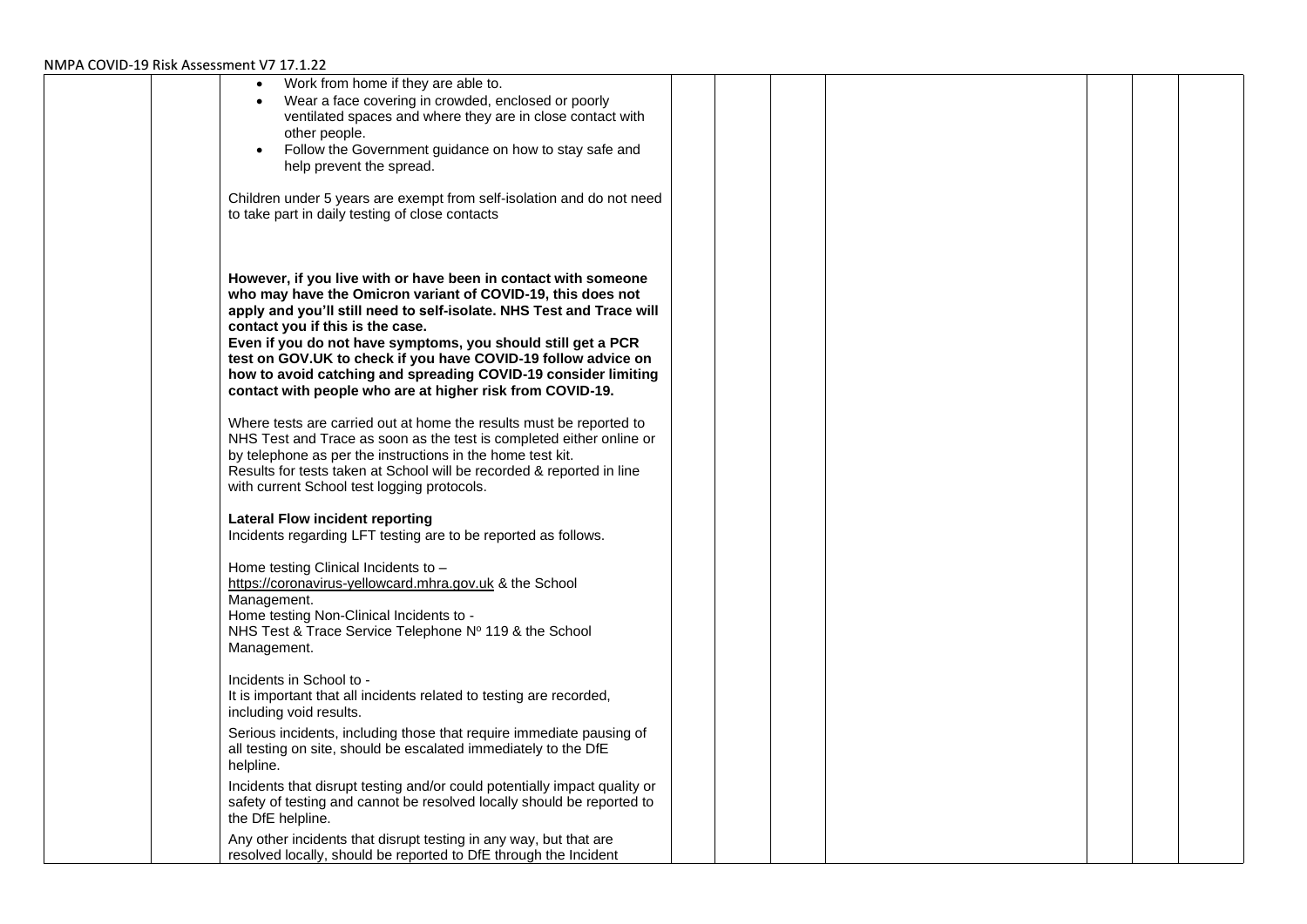| Reporting Form on www.Gov.uk. DfE will escalate issues to DHSC             |  |  |  |  |  |
|----------------------------------------------------------------------------|--|--|--|--|--|
| through the clinical governance process for rapid testing as required.     |  |  |  |  |  |
| DfE Coronavirus Helpline 0800 0468687.                                     |  |  |  |  |  |
| Records of all incidents are kept.                                         |  |  |  |  |  |
|                                                                            |  |  |  |  |  |
| 1.4 Ensure Good Hygiene for Everyone. Follow good respiratory              |  |  |  |  |  |
| hygiene and skin cleaning hygiene measures at all times:                   |  |  |  |  |  |
|                                                                            |  |  |  |  |  |
| -Welfare facilities are provided which contain suitable levels of soap     |  |  |  |  |  |
| and hand sanitiser.                                                        |  |  |  |  |  |
|                                                                            |  |  |  |  |  |
| -Ensure frequent hand washing/sanitising is carried out by all persons     |  |  |  |  |  |
| throughout the day, including as examples -                                |  |  |  |  |  |
| Before & after eating or handling food.<br>$\bullet$                       |  |  |  |  |  |
| After sneezing, nose blowing & coughing or using tissues.<br>$\bullet$     |  |  |  |  |  |
| When accessing frequently touched surfaces & shared                        |  |  |  |  |  |
| areas.                                                                     |  |  |  |  |  |
| Before & after touching the face.                                          |  |  |  |  |  |
|                                                                            |  |  |  |  |  |
| Upon returning home.                                                       |  |  |  |  |  |
|                                                                            |  |  |  |  |  |
| -For pupils regular hand washing / sanitising would also include           |  |  |  |  |  |
| washing / sanitising their hands, on arrival, after breaks, before & after |  |  |  |  |  |
| lunch, after using the toilet and when changing rooms (Younger             |  |  |  |  |  |
| children & SEN pupils may need additional support & encouragement          |  |  |  |  |  |
| or supervision for this).                                                  |  |  |  |  |  |
|                                                                            |  |  |  |  |  |
| -All persons to wash hands with soap regularly and thoroughly, for at      |  |  |  |  |  |
| least 20 seconds. Hands should then be dried using disposable              |  |  |  |  |  |
| towels etc, which should be disposed of into the bins provided.            |  |  |  |  |  |
|                                                                            |  |  |  |  |  |
| -Tissues will be provided for employees, SEN & early years children,       |  |  |  |  |  |
| along with bins provided for their disposal.                               |  |  |  |  |  |
| All persons should use a tissue when coughing or sneezing and then         |  |  |  |  |  |
| place the used tissue in the bin before washing their hands.               |  |  |  |  |  |
| If a tissue is not available coughing or sneezing into the crook of the    |  |  |  |  |  |
| elbow, with washing hands afterwards is an acceptable alternative.         |  |  |  |  |  |
|                                                                            |  |  |  |  |  |
| -All persons are reminded to not touch their eyes, nose or mouth if        |  |  |  |  |  |
| their hands are not clean.                                                 |  |  |  |  |  |
|                                                                            |  |  |  |  |  |
| -Clear signage and information are to be displayed reminding all           |  |  |  |  |  |
| persons of hygiene and hand washing requirements.                          |  |  |  |  |  |
| This information should also be easily understandable to small             |  |  |  |  |  |
| children where necessary.                                                  |  |  |  |  |  |
|                                                                            |  |  |  |  |  |
| <b>1.5 Ventilation</b>                                                     |  |  |  |  |  |
| Doors may be propped open to reduce contact points and                     |  |  |  |  |  |
| increase ventilation, provided fire safety, security &                     |  |  |  |  |  |
| safeguarding requirements are not compromised.                             |  |  |  |  |  |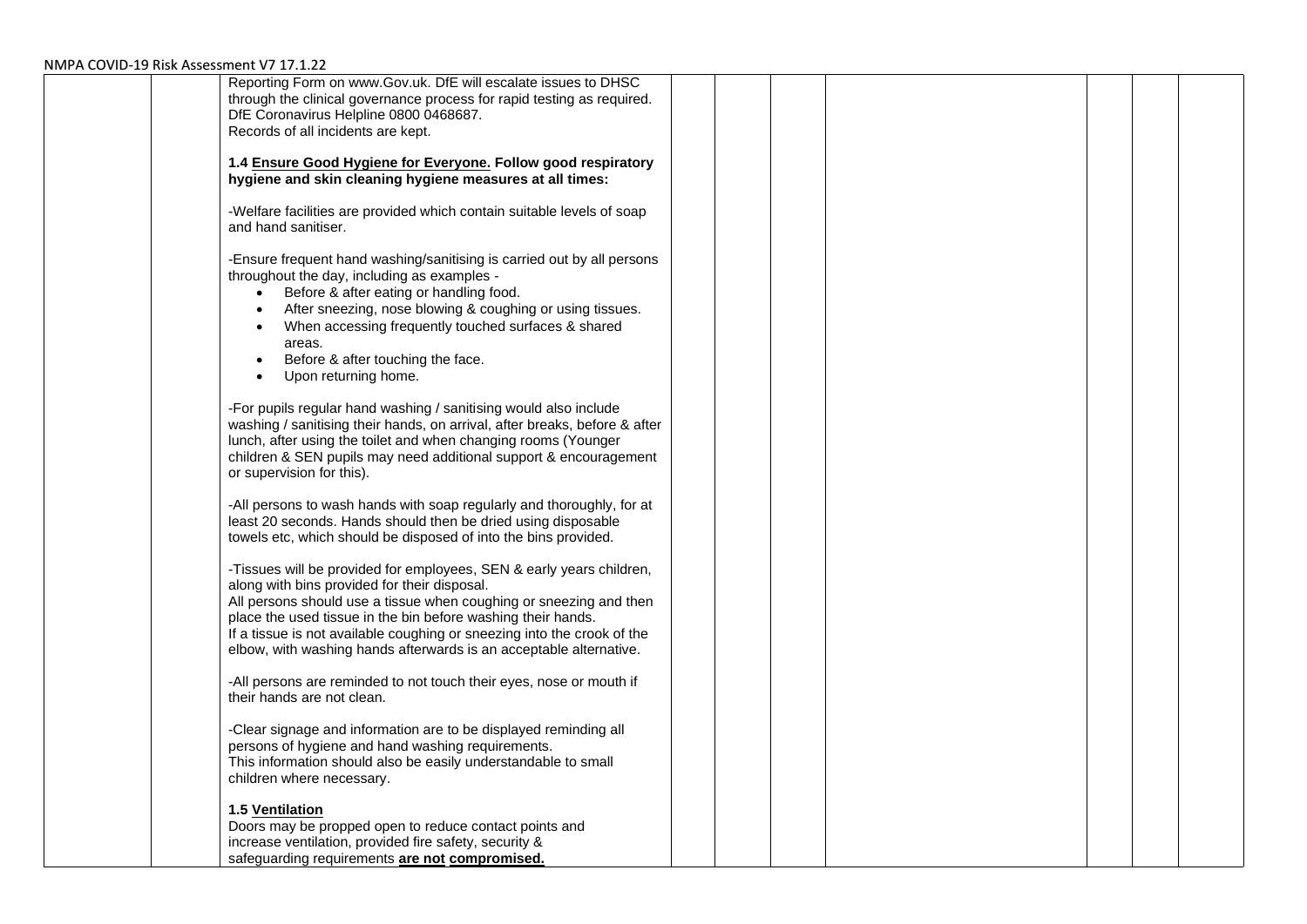| Fire doors should not be held open - unless by the use of              |  |  |  |  |
|------------------------------------------------------------------------|--|--|--|--|
|                                                                        |  |  |  |  |
| devices that automatically release them in the event of a fire         |  |  |  |  |
| alarm activation.                                                      |  |  |  |  |
| Consider fitting Maglocks (magnetic release devices) to doors          |  |  |  |  |
| where appropriate, but these must operate in a fail-safe way to ensure |  |  |  |  |
| fire safety is maintained.                                             |  |  |  |  |
|                                                                        |  |  |  |  |
| Ensure occupied rooms are well ventilated, opening windows             |  |  |  |  |
| where possible (The School management may need to give                 |  |  |  |  |
|                                                                        |  |  |  |  |
| careful consideration to how far to open windows when rooms            |  |  |  |  |
| are occupied & unoccupied for the maintenance of thermal               |  |  |  |  |
| comfort).                                                              |  |  |  |  |
| Centralised ventilation systems that the circulate air between         |  |  |  |  |
| different rooms only are to be turned off, and fresh air               |  |  |  |  |
| ventilation selected.                                                  |  |  |  |  |
| Ventilation systems that use a mix of recirculated and fresh air,      |  |  |  |  |
| or single room recirculating units are acceptable, and the use         |  |  |  |  |
| of desk fans etc may help to prevent pockets of stagnant air.          |  |  |  |  |
|                                                                        |  |  |  |  |
|                                                                        |  |  |  |  |
| Desk or ceiling fans can be used provided that the area is well        |  |  |  |  |
| ventilated but they should not be used in poorly ventilated            |  |  |  |  |
| Areas.                                                                 |  |  |  |  |
| Areas of poor ventilation should be identified, and measures taken     |  |  |  |  |
| where possible to increase ventilation in these areas. The use of      |  |  |  |  |
| Carbon Dioxide monitors may be useful in identifying areas of poor     |  |  |  |  |
| ventilation. But the manufacturer's instructions for these should be   |  |  |  |  |
| followed to ensure accurate results.                                   |  |  |  |  |
|                                                                        |  |  |  |  |
| Air cleaning & filtration units may be considered in some              |  |  |  |  |
| circumstances where poor ventilation remains an issue.                 |  |  |  |  |
|                                                                        |  |  |  |  |
|                                                                        |  |  |  |  |
| Before starting a lesson indoors, consider if it could be conducted    |  |  |  |  |
| outside instead.                                                       |  |  |  |  |
|                                                                        |  |  |  |  |
| Where a room has no natural ventilation the room occupancy level will  |  |  |  |  |
| be reduced, screens will be used in offices to separate users and a    |  |  |  |  |
| Dorgard purchased in order that the door can be pinned open.           |  |  |  |  |
| Signage will remind staff to open windows when a room is occupied.     |  |  |  |  |
|                                                                        |  |  |  |  |
| Teachers/TAs covering class should check that their class CO2          |  |  |  |  |
| monitor is on periodically throughout the day. If the levels exceed    |  |  |  |  |
| 1500 ventilation should be increased by opening more windows and       |  |  |  |  |
|                                                                        |  |  |  |  |
| doors. This should be logged via Every.                                |  |  |  |  |
| CO2 monitoring guidance is located in the COVID folder in the staff    |  |  |  |  |
| drive.                                                                 |  |  |  |  |
|                                                                        |  |  |  |  |
|                                                                        |  |  |  |  |
|                                                                        |  |  |  |  |
|                                                                        |  |  |  |  |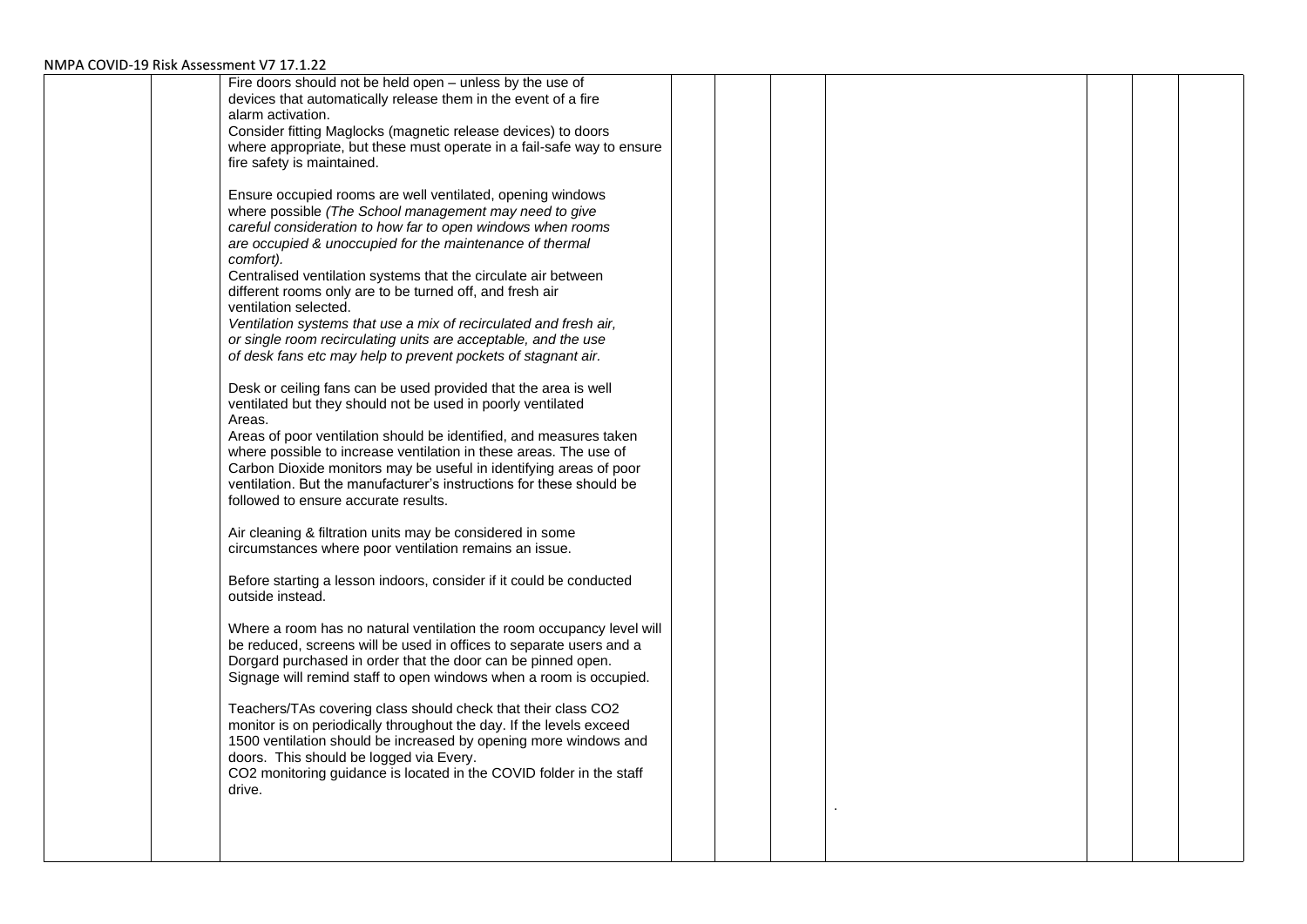| 1.6 Individual risk assessment considerations:<br>Staff advised to contract SLT if they feel they require an individual risk<br>assessment.                                                                                                                                                                                                                                                                                                                                                                                                    |  |  |  |  |
|------------------------------------------------------------------------------------------------------------------------------------------------------------------------------------------------------------------------------------------------------------------------------------------------------------------------------------------------------------------------------------------------------------------------------------------------------------------------------------------------------------------------------------------------|--|--|--|--|
| -Clinically Extremely Vulnerable Staff are able to return to School if<br>their work cannot be done at home.<br>If attending site these staff may wish to take additional Covid 19<br>precautions if required (e.g. limiting close contacts etc), and as agreed<br>in their individual risk assessment.                                                                                                                                                                                                                                        |  |  |  |  |
| -Clinically Extremely Vulnerable Pupils are able to attend school<br>unless it is advised by their medical support team that they should be<br>shielding.                                                                                                                                                                                                                                                                                                                                                                                      |  |  |  |  |
| -There is ongoing scientific work in respect of the impact on BAME<br>groups, particularly in front line health/care roles. We are closely<br>monitoring guidance and at the current time this group is not<br>considered to be clinically vulnerable based on the public health list. If<br>this changes our response will be adapted and all employees are<br>assured of a comprehensive risk assessment and measures to<br>mitigate risk. If individual employees would like specific discussion<br>about their role this will be arranged. |  |  |  |  |
| -An individual risk assessment will be carried out for any person who<br>considers that the control measures in place are insufficient for their<br>personal circumstances.                                                                                                                                                                                                                                                                                                                                                                    |  |  |  |  |
| -Individual risk assessments will also be carried out to determine the<br>safety measures for those working with pupils who spit uncontrollably<br>or use saliva as a sensory stimulant.                                                                                                                                                                                                                                                                                                                                                       |  |  |  |  |
| 1.7 An Outbreak Management Plan / Contingency plans are in<br>place to revert to a greater level of Covid 19 control measures<br>(possibly based upon previous risk assessment controls) should this<br>be advised by Public Health due to local outbreaks. In the event of an<br>outbreak schools will contact the Trust and adhere to the Trust<br>Outbreak Management Plan.<br>These contingency plans include the provision of remote learning for<br>pupils where this becomes necessary.                                                 |  |  |  |  |
| 1.8 The SLT are to ensure that a system is in place to monitor<br>and enforce the Covid 19 safety arrangements identified in this<br>risk assessment. SLT to undertake regular covid walks, BM termly<br>and Trust termly. Feedback to be provided to staff. COVID RA<br>standing item on weekly business meeting.                                                                                                                                                                                                                             |  |  |  |  |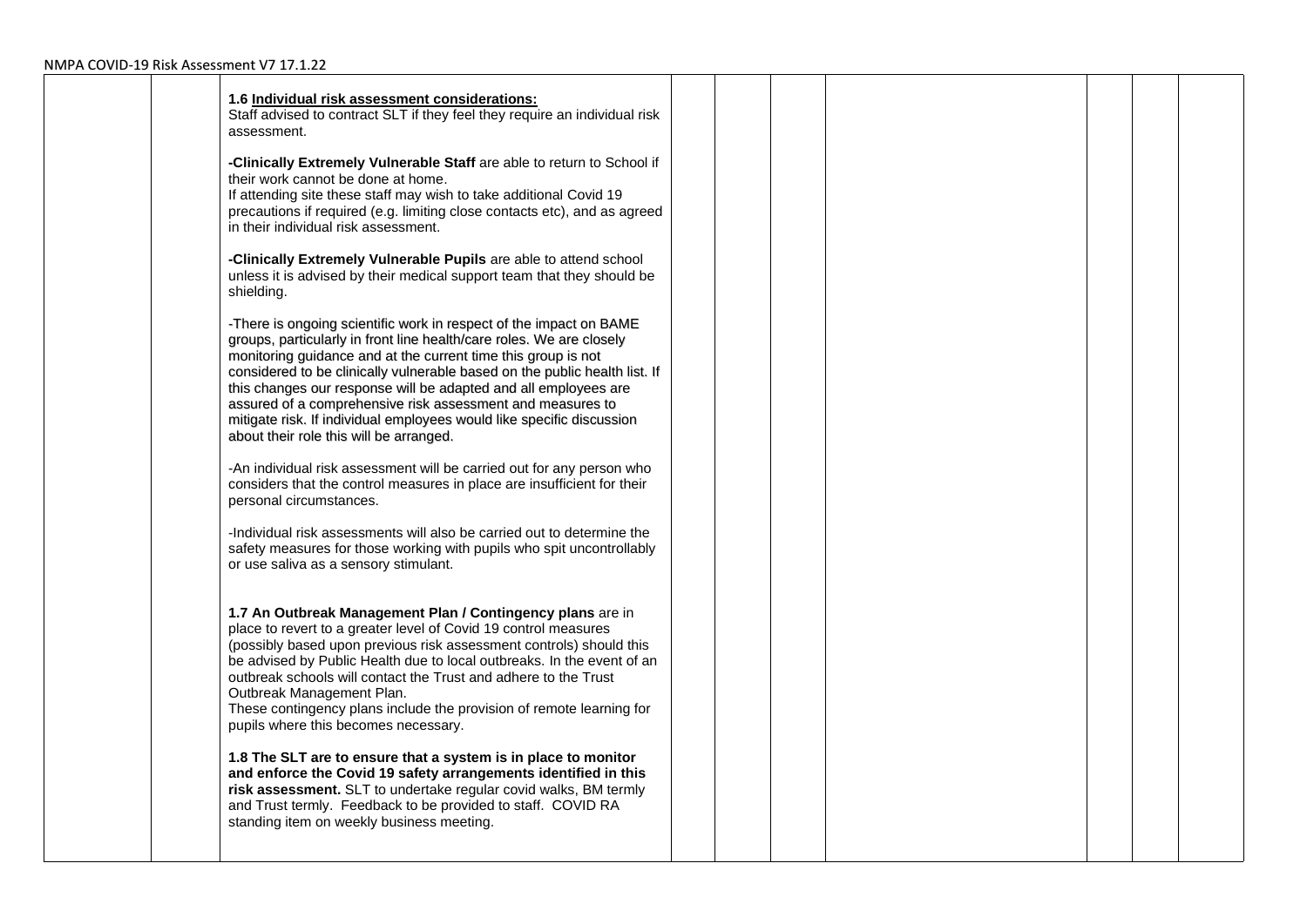|                                                |                                      | 1.9 Employee support services (Occupational Health Service /<br>Amica etc) are available to discuss any concerns employees may<br>have directly related to their health, and to provide appropriate<br>support. The full range of support available is identified in the<br><b>Schools Wellbeing policy.</b><br>1.10 Staff continually monitor pupil wellbeing, and take<br>appropriate measures as necessary                                                                                                                                                                                                                                                                                                                                                                                                                                                                                                                                                                                                                                                                                                                                                                                                                                                                                                                                                                                                                                                                                                                                                                                                                                                                                                                                                                                                                                                                                                                                                                                                       |                |   |   |  |  |
|------------------------------------------------|--------------------------------------|---------------------------------------------------------------------------------------------------------------------------------------------------------------------------------------------------------------------------------------------------------------------------------------------------------------------------------------------------------------------------------------------------------------------------------------------------------------------------------------------------------------------------------------------------------------------------------------------------------------------------------------------------------------------------------------------------------------------------------------------------------------------------------------------------------------------------------------------------------------------------------------------------------------------------------------------------------------------------------------------------------------------------------------------------------------------------------------------------------------------------------------------------------------------------------------------------------------------------------------------------------------------------------------------------------------------------------------------------------------------------------------------------------------------------------------------------------------------------------------------------------------------------------------------------------------------------------------------------------------------------------------------------------------------------------------------------------------------------------------------------------------------------------------------------------------------------------------------------------------------------------------------------------------------------------------------------------------------------------------------------------------------|----------------|---|---|--|--|
| 2. Catching<br>or Spreading<br><b>COVID 19</b> | Staff,<br>Pupils,<br><b>Visitors</b> | 2. Non-legislative additional control measures for consideration<br>based upon Government Expectations & Recommendations.<br>2.1 The Government expects and recommends that all non-<br>exempted persons would wear face coverings in crowded areas<br>where they come into contact with others they do not normally<br>meet.<br>With effect from 4.1.22 Face masks should be worn in classrooms for<br>Year 7 and above. In primary schools adults may choose to wear<br>face masks in classrooms.<br>All adults in educational settings should wear face masks in<br>communal areas.<br>ALL adults in both primary and secondary should be encouraged to<br>continue to wear face masks in communal areas (corridors, halls etc)<br>and classrooms unless medically exempt.<br>The school will have a small contingency supply of masks available<br>for people who:<br>• are struggling to access a face covering<br>• are unable to use their face covering as it has become damp, soiled<br>or unsafe<br>• have forgotten their face covering.<br>Staff and pupils may consider bringing a spare face covering to wear<br>if their face covering becomes damp during the day.<br>When wearing a face covering, staff, visitors and pupils should:<br>• wash their hands thoroughly with soap and water for 20 seconds or<br>use hand sanitiser before putting a face covering on<br>• avoid touching the part of the face covering in contact with the<br>mouth and nose, as it could be contaminated with the virus<br>• change the face covering if it becomes damp or if they've touched<br>the part of the face covering in contact with the mouth and nose<br>• avoid taking it off and putting it back on a lot in quick succession to<br>minimise potential contamination.<br>When removing a face covering, staff, visitors and pupils should:<br>• wash their hands thoroughly with soap and water for 20 seconds or<br>use hand sanitiser before removing<br>• only handle the straps, ties or clips | $\overline{2}$ | 3 | 6 |  |  |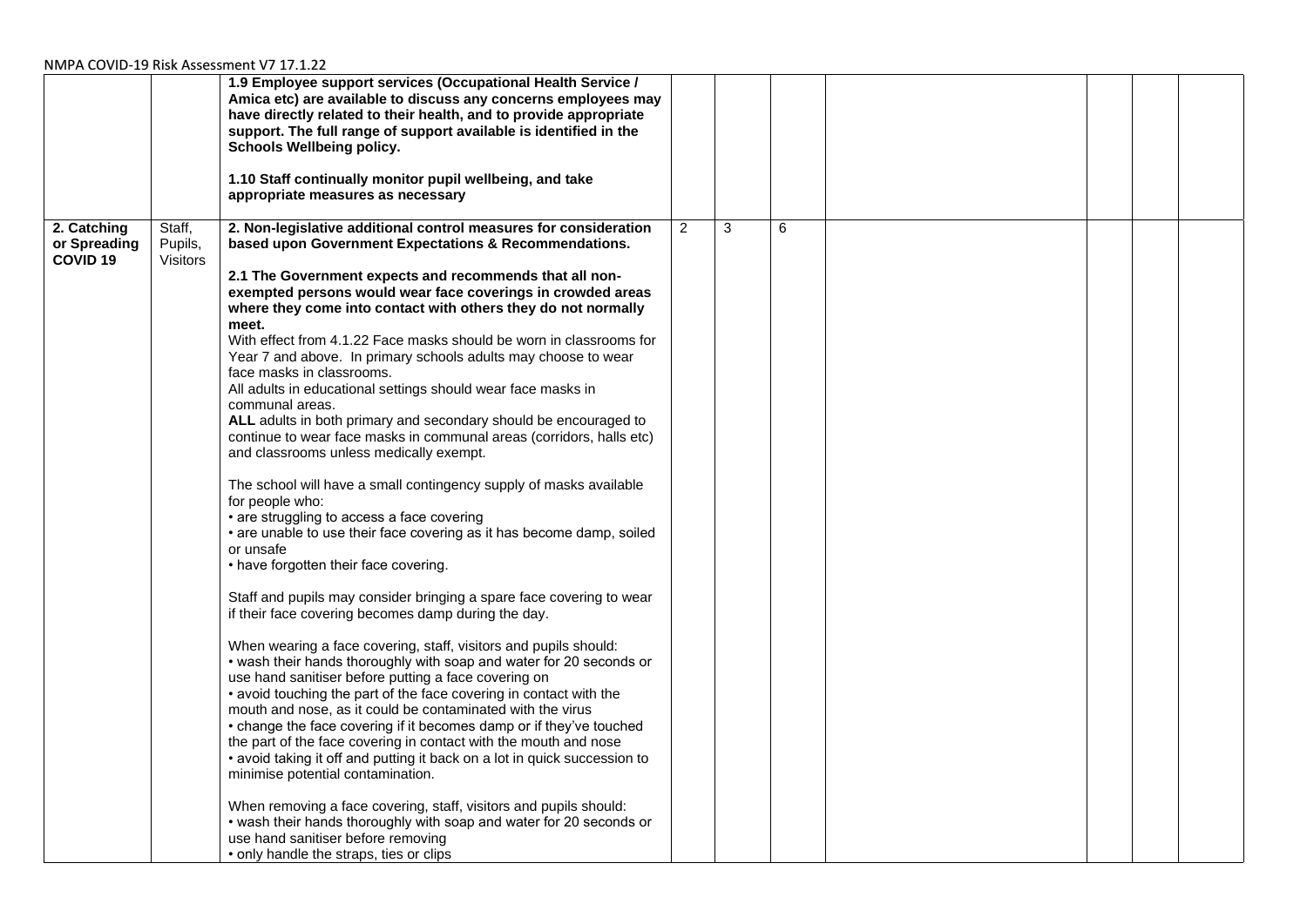|                                          |                                      | • not give it to someone else to use<br>• if single-use, dispose of it carefully in a household waste bin and do<br>not recycle<br>• once removed, store reusable face coverings in a plastic bag until<br>there is an opportunity to wash them.<br>• if reusable, wash it in line with manufacturer's instructions at the<br>highest temperature appropriate for the fabric<br>• wash their hands thoroughly with soap and water for 20 seconds or<br>use hand sanitiser once removed                                 |                |   |   |                                                                 |  |  |
|------------------------------------------|--------------------------------------|------------------------------------------------------------------------------------------------------------------------------------------------------------------------------------------------------------------------------------------------------------------------------------------------------------------------------------------------------------------------------------------------------------------------------------------------------------------------------------------------------------------------|----------------|---|---|-----------------------------------------------------------------|--|--|
|                                          |                                      | 2.2 During the period of increased measures due to omicron<br>variant of Covid 19 office workers who can work from home<br>should do so. Anyone who cannot work from home, such as those<br>involved in the face-to-face provision of education, should continue to<br>go to their place of work.                                                                                                                                                                                                                      |                |   |   |                                                                 |  |  |
|                                          |                                      | 2.3 All Staff are expected to use their own personal judgement in<br>adopting additional control measures to minimise their own<br>exposure risks to Covid 19.                                                                                                                                                                                                                                                                                                                                                         |                |   |   |                                                                 |  |  |
|                                          |                                      | 2.4 All persons are expected to limit close contacts as far as is<br>reasonably practicable with those persons they do not normally<br>live with (i.e. considering the frequency, duration & numbers of<br>contacts). In rooms with limited ventilation the room occupancy will<br>be limited and screens used.                                                                                                                                                                                                        |                |   |   |                                                                 |  |  |
|                                          |                                      | 2.5 As meetings outside are less prone to virus spreading, the<br>government expectation is that meetings outside would be<br>prioritised over meetings indoors. Where Teams meetings have<br>worked well, particularly where large groups attend these should<br>continue via Teams (e.g. Business Meeting). Where face to face<br>meetings cannot be taken outside staff should consider the additional<br>cleaning requirements and ensure that the rooms are well ventilated.<br>SLT to review meetings timetable. |                |   |   |                                                                 |  |  |
|                                          |                                      | 2.6 Consideration may be given to maintaining records of staff,<br>visitor & contractor attendance for NHS Test & Trace purposes.<br>All visitors on site to complete a track and trace form at reception.<br>This will be retained for 2 weeks then destroyed                                                                                                                                                                                                                                                         |                |   |   |                                                                 |  |  |
|                                          |                                      | 2.7 Individuals should follow national guidelines if returning to<br>the UK from overseas for isolation and PCR tests.                                                                                                                                                                                                                                                                                                                                                                                                 |                |   |   |                                                                 |  |  |
| 3.Suspected<br>case whilst<br>on site or | Staff,<br>Pupils,<br><b>Visitors</b> | 3.1 Contact with personnel suspected of having caught COVID-<br>19 will be avoided.                                                                                                                                                                                                                                                                                                                                                                                                                                    | $\overline{2}$ | 3 | 6 | See Trust flowchart and letter<br>templates for positive cases. |  |  |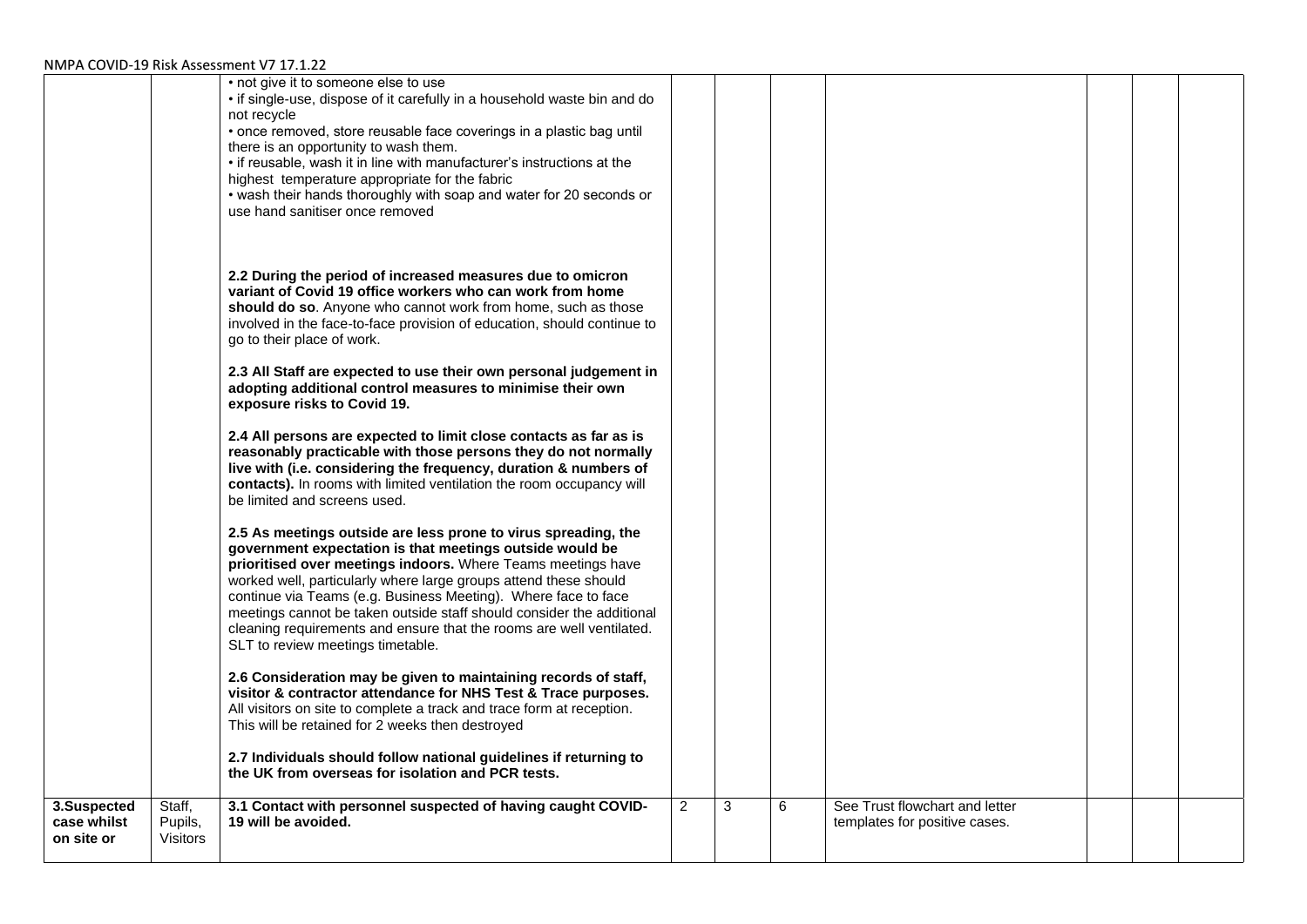| <b>Positive PCR</b><br><b>Test result</b> | 3.2 If a person receives a positive Covid 19 PCR Test result or<br>displays symptoms - A high temperature, a persistent cough, or a<br>loss or change to the sense of taste or smell they should:<br>Notify the Headteacher immediately.<br>$\bullet$<br>Avoid touching anything.<br>$\bullet$<br>Go home immediately (Children accompanied by their parent,<br>$\bullet$<br>etc).<br>All other persons are to maintain a safe distance from affected<br>$\bullet$<br>individual.                                                                                                                                                                                                                     |  | 3.2 Parents and Staff are requested to<br>immediately inform the school of Covid<br>19 PCR Test results.<br>When notified of a positive COVID 19<br>test result, the school should let the<br>local public health team know by<br>submitting a CRM form. The public<br>health team will let the school know of<br>any cases they are unaware of that                                                                                                                              | All<br>staff | 11.1<br>.22     |  |
|-------------------------------------------|-------------------------------------------------------------------------------------------------------------------------------------------------------------------------------------------------------------------------------------------------------------------------------------------------------------------------------------------------------------------------------------------------------------------------------------------------------------------------------------------------------------------------------------------------------------------------------------------------------------------------------------------------------------------------------------------------------|--|-----------------------------------------------------------------------------------------------------------------------------------------------------------------------------------------------------------------------------------------------------------------------------------------------------------------------------------------------------------------------------------------------------------------------------------------------------------------------------------|--------------|-----------------|--|
|                                           | If they need to cough or sneeze this should be into a tissue which<br>$\bullet$<br>is then put into a bin, or if they do not have tissues, cough and<br>sneeze into the crook of their elbow.<br>Areas occupied and equipment used by the affected person are<br>$\bullet$<br>to be thoroughly cleaned and disinfected, with the waste<br>materials stored securely, double bagged, for 72hrs before<br>disposal.<br>They must then follow the guidance on self-isolation & testing and<br>$\bullet$<br>not return to school until their period of self-isolation has been<br>completed or have received a Negative PCR Test result.<br>A log of children sent home with symptoms and those reporting |  | have come through our local contact<br>tracing service. The public health team<br>and the school will discuss together<br>any public health measures that should<br>be put in place. This will be dependent<br>on the number and spread of cases but<br>as a minimum all close contacts are<br>asked to get a test.                                                                                                                                                               |              |                 |  |
|                                           | symptoms will be maintained by the office team. End dates for self<br>isolation will be monitored. This to be recorded on Sims<br>Schools will send letters to parents of children who are close contacts<br>of a positive case. Schools will notify staff. Unvaccinated staff should<br>self isolate for 10 days. Track and Trace may also contact individuals<br>who may have been in close contact with a confirmed case.<br>Staff Sickness absence to be recorded accurately and ensure that any<br>COVID symptom absence highlighted and staff told to be tested.                                                                                                                                |  | 3.3 and 3.5 Self isolation period<br>reduced to 5 days providing                                                                                                                                                                                                                                                                                                                                                                                                                  |              |                 |  |
|                                           | All Incidents to be recorded and reported to Principal.<br>3.3 When a person develops symptoms compatible with COVID<br>19 (A high temperature, a persistent cough, or a loss or change to the<br>sense of taste or smell) they should leave the site to start a 10 day<br>self-isolation period and undertake a PCR Test as soon as possible,<br>and make the appropriate NHS Test & Trace notification.<br>The use of public transport should be avoided where possible.<br>The school holds a stock of self-testing kits that are available for use<br>where it is considered that this would increase the likelihood of the<br>test being taken.                                                  |  | negative lateral flow tests are<br>carried out on day 5 and the<br>morning of day6. People who are self-<br>isolating with COVID-19 have the<br>option to reduce their isolation period<br>after 5 full days if they test negative<br>with a lateral flow device (LFD) test on<br>both day 5 and day 6 and they do not<br>have a temperature. For example, if<br>they test negative on the morning of<br>day 5 and the morning of day 6, they<br>can return to their education or | All<br>staff | 17.1<br>$.22\,$ |  |
|                                           | 3.4 Where a person tests negative for COVID 19 they can return to<br>school (Unless the PCR Test was taken as a result of a positive                                                                                                                                                                                                                                                                                                                                                                                                                                                                                                                                                                  |  | childcare setting immediately on day 6.<br>The first test must be taken no earlier                                                                                                                                                                                                                                                                                                                                                                                                |              |                 |  |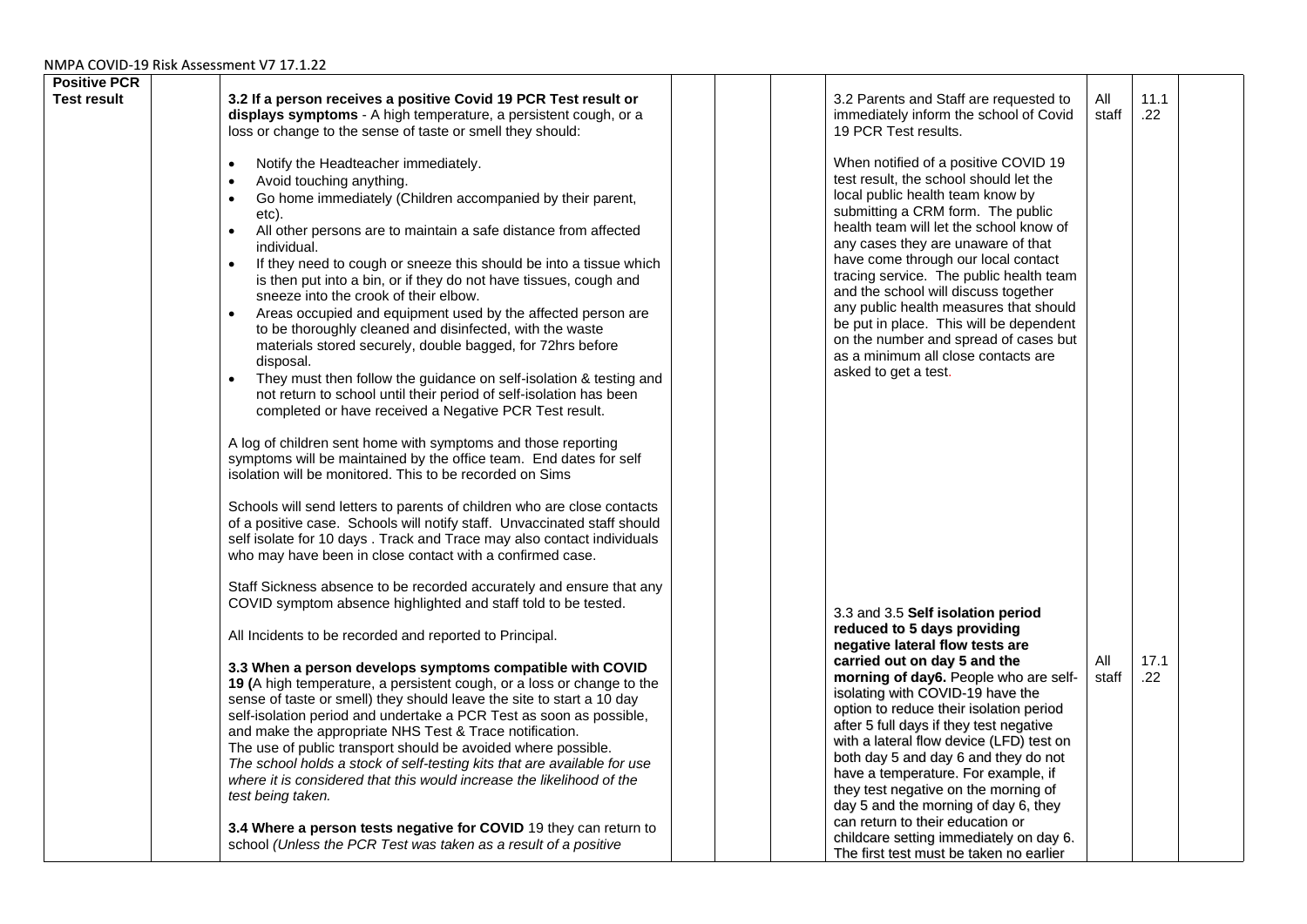| PA COVID-19 KISK ASSESSMENT V7 17.1.22                                      |                                           |  |
|-----------------------------------------------------------------------------|-------------------------------------------|--|
| Lateral Flow Test, but within the self-isolation period over two days       | than day 5 of the self-isolation period,  |  |
| later than the LFT Test).                                                   | and the second must be taken the          |  |
|                                                                             | following day. All test results should be |  |
| 3.5 Where a person tests positive for COVID 19 they should go               | reported to NHS Test and Trace.           |  |
| home and self-isolate for up to 10 days (or longer if the high              | If the result of either of their tests is |  |
| temperature symptom continues). Where there is a positive PCR but           | positive, they should continue to self-   |  |
| no symptoms, if symptoms then commence during the isolation period          | isolate until they get negative results   |  |
| then the 10 day isolation period re starts from the commencement of         | from two LFD tests on consecutive         |  |
|                                                                             |                                           |  |
| symptoms.                                                                   | days or until they have completed 10      |  |
| The use of public transport should be avoided where possible.               | full days of self-isolation, whichever is |  |
|                                                                             | earliest.                                 |  |
| Staff sickness absence to be recorded accurately and ensure that            | Anyone who is unable to take LFD          |  |
| COVID sickness absence highlighted.                                         | tests or anyone who continues to have     |  |
| All incidents reports to Principal.                                         | a temperature will need to complete       |  |
|                                                                             | the full 10 day period of self-isolation. |  |
|                                                                             | This also applies to children under 5,    |  |
|                                                                             | with LFD testing at parental or           |  |
| 3.6 The NHS Test & Trace system will take steps to identify close           | guardian discretion.                      |  |
| contacts of the person tested positive and accordingly. (In                 | These persons are however advised to      |  |
| exceptional circumstances, the School may be requested to assist in         | remain cautious (for example by           |  |
| identifying close contacts).                                                | limiting close contacts with vulnerable   |  |
|                                                                             |                                           |  |
|                                                                             | persons, working from home where          |  |
| Individuals are no longer required to self-isolate for 10 days if they live | possible and not visit crowded or         |  |
| in the same household as someone with Covid 19, or are a close              | poorly ventilated spaces.                 |  |
| contact of someone with Covid 19 - if they are fully vaccinated or          |                                           |  |
| below the age of 18 years & 6 months (or have a medical exemption           |                                           |  |
| from vaccination).                                                          |                                           |  |
| Instead, they will be contacted by NHS Test & Trace and advised to          |                                           |  |
| take a PCR Test. All individuals are encouraged to take a PCR Test if       |                                           |  |
| advised to do so.                                                           |                                           |  |
|                                                                             |                                           |  |
| From 14 December 2021, adults who are fully vaccinated and all              |                                           |  |
| children and young people aged between 5 and 18 years and 6                 |                                           |  |
| months identified as a contact of someone with COVID-19 are                 |                                           |  |
| strongly advised to take a LFD test every day for 7 days and continue       |                                           |  |
|                                                                             |                                           |  |
| to attend their setting as normal, unless they have a positive test         |                                           |  |
| result. Daily testing of close contacts applies to all contacts who are:    |                                           |  |
| • fully vaccinated adults - people who have had 2 doses of an               |                                           |  |
| approved vaccine                                                            |                                           |  |
| • all children and young people aged 5 to 18 years and 6 months,            |                                           |  |
| regardless of their vaccination status                                      |                                           |  |
| • people who are not able to get vaccinated for medical reasons             |                                           |  |
| • people taking part, or have taken part, in an approved clinical trial for |                                           |  |
| a COVID-19 vaccine                                                          |                                           |  |
|                                                                             |                                           |  |
| Children under 5 years are exempt from self-isolation and do not need       |                                           |  |
| to take part in daily testing of close contacts                             |                                           |  |
|                                                                             |                                           |  |
|                                                                             |                                           |  |
|                                                                             |                                           |  |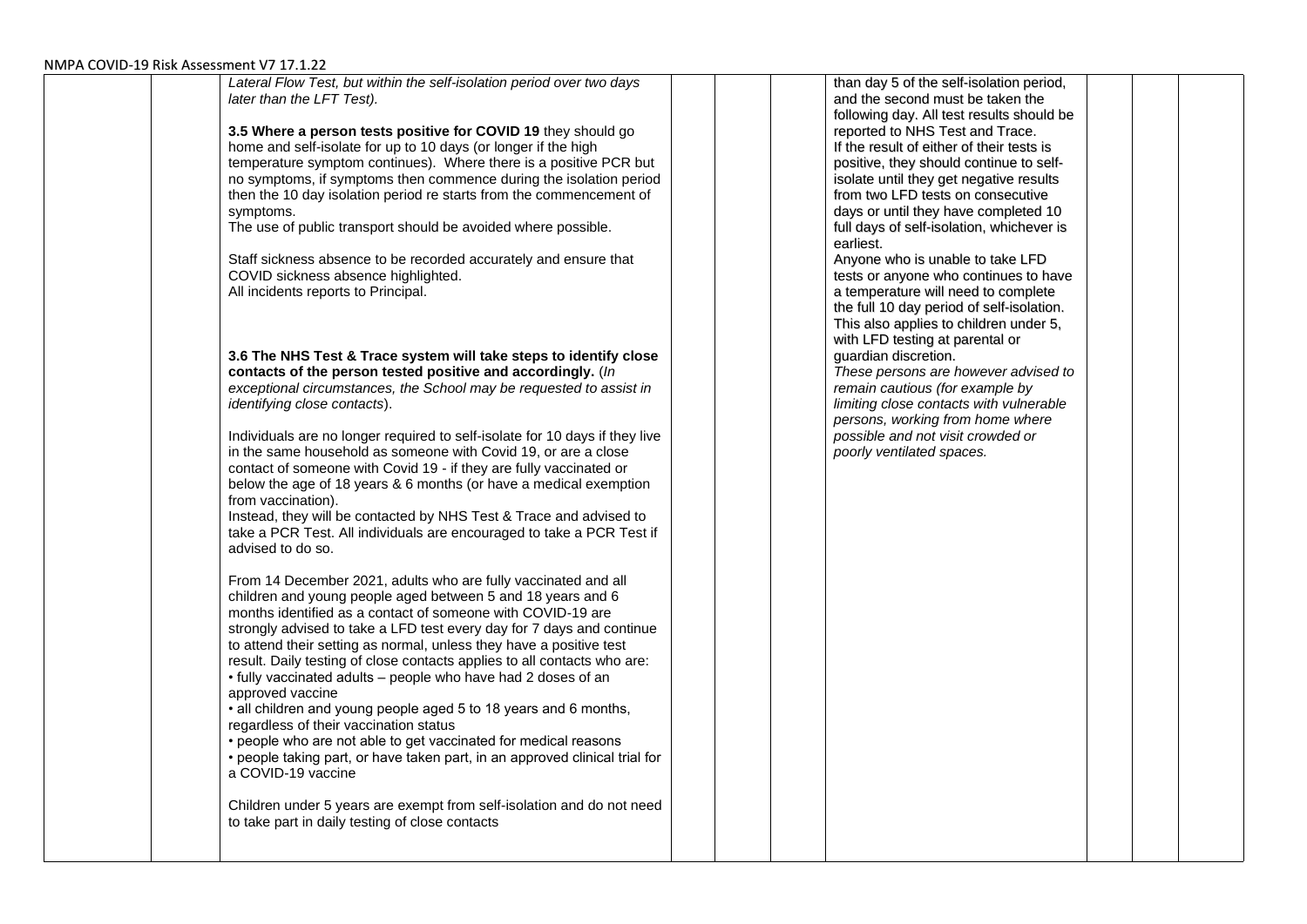| Children and young people who attend an education or childcare<br>setting and who have been identified as a close contact, should<br>continue to attend their setting as normal<br>Test and Trace will contact individuals who are close contacts of the<br>Omicrom variant and they should follow national guidance.<br>3.7 Potential Outbreak: If several positive cases are identified within<br>a 14 day period, this may indicate an outbreak, and in these                                                                                                                                                                                                                                                                                                                                              |  |  |  |  |
|---------------------------------------------------------------------------------------------------------------------------------------------------------------------------------------------------------------------------------------------------------------------------------------------------------------------------------------------------------------------------------------------------------------------------------------------------------------------------------------------------------------------------------------------------------------------------------------------------------------------------------------------------------------------------------------------------------------------------------------------------------------------------------------------------------------|--|--|--|--|
| circumstances the School should contact the DfE Advice Service<br>(Helpline Number 0800 0468687 Option 1). Public Health England's<br>Local Health Protection Teams will then conduct a rapid investigation<br>and will advise the school on the most appropriate action to take<br>(such as implementing Outbreak Management Plans).                                                                                                                                                                                                                                                                                                                                                                                                                                                                         |  |  |  |  |
| 3.8 Where persons have been in contact with someone who has<br>been taken unwell with Covid 19 symptoms they do not need to go<br>home to self-isolate unless they develop symptoms themselves, or<br>unless the affected person later tests positive and they are informed<br>to do so by the NHS Test & Trace system.<br>They should wash their hands thoroughly after the contact. Hands<br>should then be dried using disposable towels etc, which should be<br>disposed of into the bins provided.                                                                                                                                                                                                                                                                                                       |  |  |  |  |
| 3.9 If a pupil with COVID 19 symptoms needs to remain at school<br>until collected they should be located in a room separated from all<br>other persons with the window open if possible, but with the door<br>closed (A local decision should be made regarding whether or not<br>adult supervision is required in the room). The isolation room is in the<br>swimming pool meeting room.<br>A separate toilet facility should be used if necessary.<br>Staff should keep 2m away from the pupil where possible. If a<br>member of Staff needs to attend to the pupil by physical contact, PPE<br>appropriate to the level of contact should be worn (Gloves, apron,<br>face mask & eye protection as necessary).<br>The toilet, room used, and any PPE used should be cleaned and<br>disinfected after use. |  |  |  |  |
| Arrangements should be made for the parent etc to collect the child,<br>and only under exceptional circumstances is school transport to be<br>used to return the child home.                                                                                                                                                                                                                                                                                                                                                                                                                                                                                                                                                                                                                                  |  |  |  |  |
| (note * some first aiders may not be able to undertake first aid duties<br>as a control measure).<br>- If a pupil (or member of staff) falls ill<br>pupil and supervising member of staff to both wear face masks to<br>prevent the spread as soon as symptoms noted.                                                                                                                                                                                                                                                                                                                                                                                                                                                                                                                                         |  |  |  |  |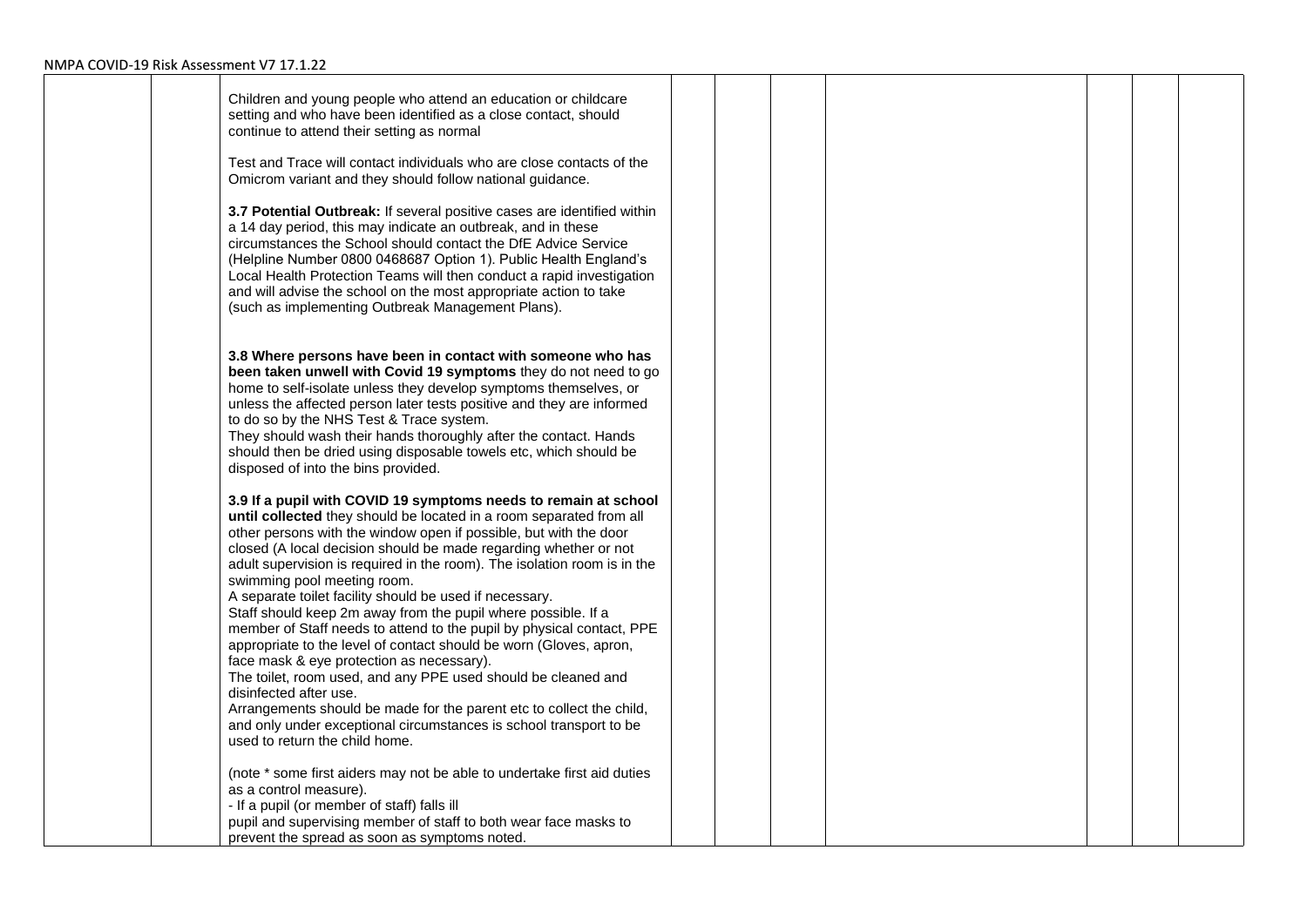|                       |                  | - the isolation room for suspected symptomatic persons is in the<br>swimming pool meeting room.<br>- parents will be contracted immediately<br>- Staff member to wear apron, gloves and face shield and should sit<br>outside the room if possible with the door open to aid ventilation<br>- In an emergency call 999<br>- When removing PPE wash and dry hands using disposable towel<br>and dispose of all in bins provided.<br>Staff member to clean surfaces once pupil leaves room, remove PPE<br>and clean.<br>Kits stored in the medical room and swimming pool room<br>3.10 Remote learning is provided to pupils who are self-isolating,<br>and where they are well enough to participate.                                                                                                                                                                                                                                                                                                                                                                                                                                                                                                                                                                                                                                                                                                                                                                                                                                                                                                   |   |   |  |  |
|-----------------------|------------------|--------------------------------------------------------------------------------------------------------------------------------------------------------------------------------------------------------------------------------------------------------------------------------------------------------------------------------------------------------------------------------------------------------------------------------------------------------------------------------------------------------------------------------------------------------------------------------------------------------------------------------------------------------------------------------------------------------------------------------------------------------------------------------------------------------------------------------------------------------------------------------------------------------------------------------------------------------------------------------------------------------------------------------------------------------------------------------------------------------------------------------------------------------------------------------------------------------------------------------------------------------------------------------------------------------------------------------------------------------------------------------------------------------------------------------------------------------------------------------------------------------------------------------------------------------------------------------------------------------|---|---|--|--|
| 4. Travel off<br>site | Staff,<br>Pupils | 4.1 Children must not board home to school transport if they<br>have Covid 19 symptoms. Where possible a symptomatic or positive<br>tested child should not use public or dedicated school transport.<br>4.2 If the vehicle is being used to transport a child with Covid 19<br>symptoms, wherever possible,<br>Use a vehicle with a bulkhead for segregation.<br>Where possible, open vehicle windows for increased<br>ventilation.<br>The driver and the passenger should maintain a distance of<br>2 metres from each other.<br>The driver should wear PPE, and the passenger should wear<br>$\bullet$<br>a face mask if they are old enough to do so.<br>The vehicle should be cleaned & disinfected afterwards.<br>Tissues should be used if coughing/sneezing and<br>recommend using plastic bags for collection and disposal of<br>tissues/waste PPE<br>Handwashing/sanitising before and after transport activities<br>and when disposing of waste.<br>No privately owned vehicle should be used to transport<br>children displaying symptoms unless and emergency and<br>approved by the Principal<br>4.3 On dedicated transport,<br>Hands are to be sanitised on boarding & disembarking.<br>$\bullet$<br>Frequently touched vehicle surfaces are to be cleaned after<br>each journey, and enhanced cleaning carried out at the end<br>of each day.<br>Drivers are to have access to and use hand sanitiser<br>throughout the journey and after assisting passengers.<br>Children are to be encouraged to carry & use tissues on<br>home to school transport. If used, these will need to be | 3 | 3 |  |  |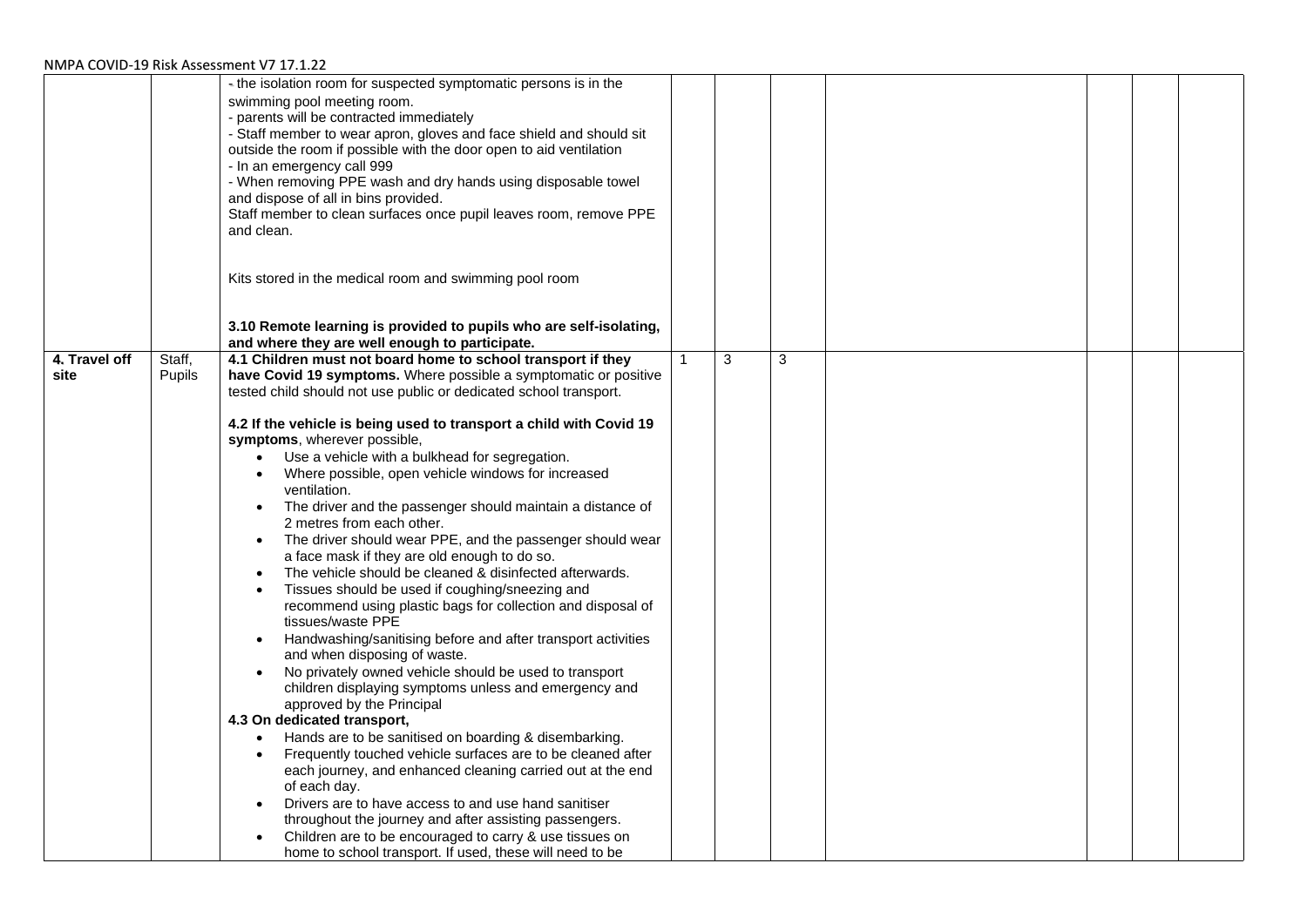| 5.<br>Contaminatio<br>n during<br>Access to &<br>egress from<br>site | Staff,<br>Pupils,<br>Visitors | disposed of into a covered bin, either on board the vehicle or<br>upon arrival at school.<br>Ventilation is to be maximised (i.e. opening windows).<br>$\bullet$<br>The vehicle is to be regularly cleaned.<br>$\bullet$<br>Face coverings are recommended to be worn in enclosed<br>$\bullet$<br>crowded spaces where other persons who you do not<br>normally meet are encountered, such as when using public<br>or dedicated transport.<br>Review the use of the school minibus and associated RA<br>updated prior to the minibus being used. Drivers briefed on<br>new procedures.<br>Introduce a cleaning schedule to evidence cleaning.<br>4.4 External Visits,<br>The Covid 19 safety measures outlined in this risk<br>$\bullet$<br>assessment, and those of the venue being attended are to<br>be complied with as far as possible during external visits.<br>Overseas visits are not recommended to be undertaken until<br>the start of the Autumn 2021 Term.<br>5.1 Any persons who are showing any of the signs of COVID -19<br>may NOT come to school. Signage to remind visitors, parents etc<br>5.2 Hand cleaning facilities or hand sanitiser should be available<br>at the entrances/exits and throughout the school and should be<br>used by all persons when entering and leaving. PO to check all<br>hand sanitisers are in situ and stocked and there is sufficient stock on<br>site.<br>5.3 Common contact surfaces in reception, office, access control<br>and delivery areas e.g. screens, telephone handsets, desks, are<br>to be regularly cleaned, particularly during peak flow times. See<br>Cleaning schedule | $\overline{2}$<br>$\overline{2}$ | 3<br>3 | 6 | 5.4 All visitors & contractors are to be<br>made aware of site rules.<br>Although not a mandatory requirement<br>for entry, Schools are encouraged to<br>request that parents, visitors &<br>contractors etc take a LFT Test before<br>attending the site. | All<br>staff | 11.1<br>$.22\,$ |  |
|----------------------------------------------------------------------|-------------------------------|---------------------------------------------------------------------------------------------------------------------------------------------------------------------------------------------------------------------------------------------------------------------------------------------------------------------------------------------------------------------------------------------------------------------------------------------------------------------------------------------------------------------------------------------------------------------------------------------------------------------------------------------------------------------------------------------------------------------------------------------------------------------------------------------------------------------------------------------------------------------------------------------------------------------------------------------------------------------------------------------------------------------------------------------------------------------------------------------------------------------------------------------------------------------------------------------------------------------------------------------------------------------------------------------------------------------------------------------------------------------------------------------------------------------------------------------------------------------------------------------------------------------------------------------------------------------------------------------------------------------------------------------|----------------------------------|--------|---|------------------------------------------------------------------------------------------------------------------------------------------------------------------------------------------------------------------------------------------------------------|--------------|-----------------|--|
| 6.<br>Contaminatio<br>n within<br><b>Internal</b><br><b>Areas</b>    | Staff,<br>Pupils,<br>Visitors | 6.1 All persons are to wash & dry/sanitize their hands upon<br>entering classrooms. PO to check all hand sanitisers are in situ and<br>stocked and there is sufficient stock on site. After this, staff to inform<br>of missing items using Every.<br>6.2 Strict hygiene rules to be implemented (see 1.4), all staff to be<br>asked to do the following:<br>• Wash hands on entry and requiarly thereafter.                                                                                                                                                                                                                                                                                                                                                                                                                                                                                                                                                                                                                                                                                                                                                                                                                                                                                                                                                                                                                                                                                                                                                                                                                                |                                  |        | 6 |                                                                                                                                                                                                                                                            |              |                 |  |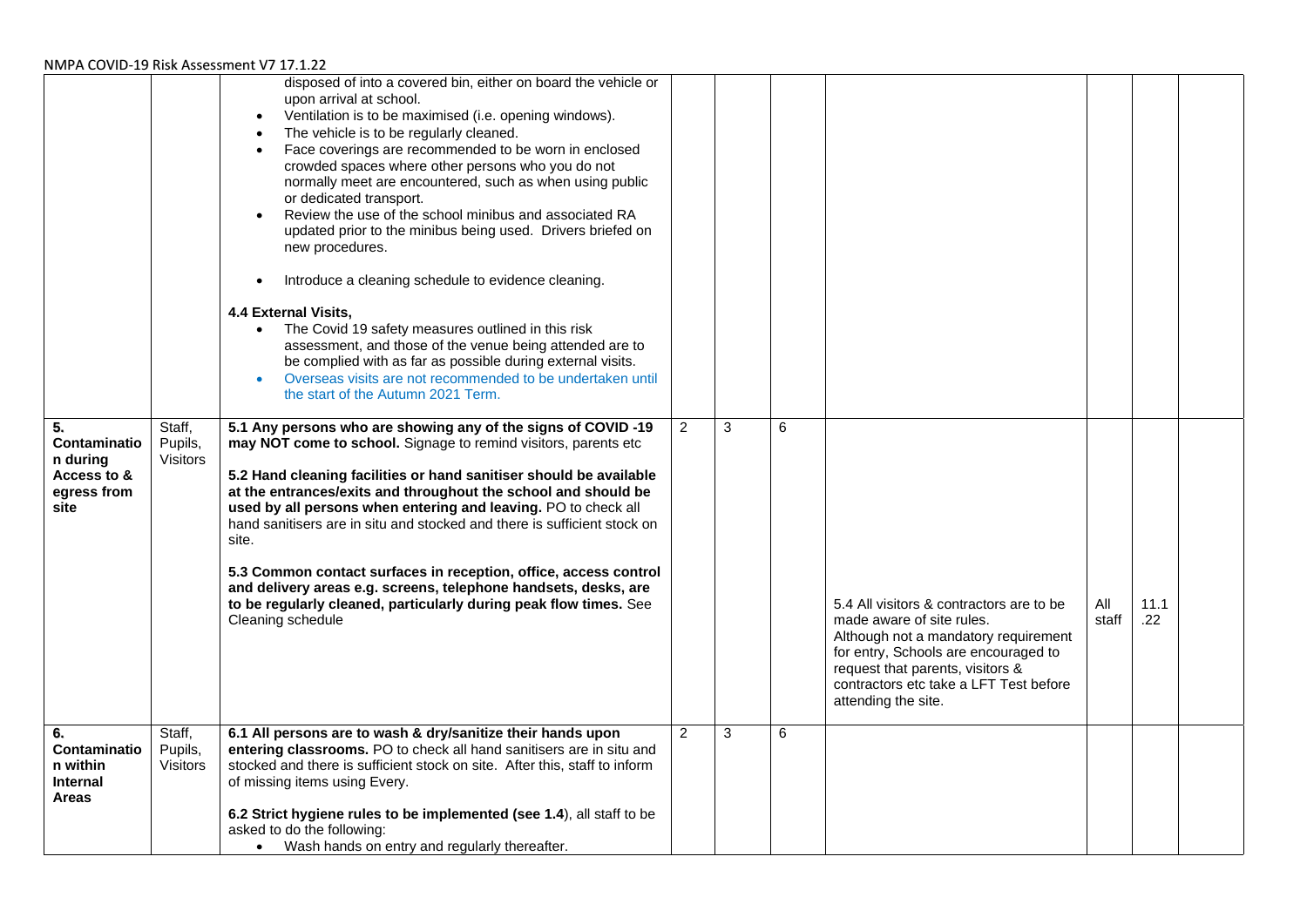| Use alcohol-based hand sanitiser.                                                                                                         |  |  |  |  |
|-------------------------------------------------------------------------------------------------------------------------------------------|--|--|--|--|
| Wash hands if face is touched.                                                                                                            |  |  |  |  |
| All hand contact surfaces to be regularly cleaned.                                                                                        |  |  |  |  |
|                                                                                                                                           |  |  |  |  |
| 6.3 Ventilation rules to be followed by all staff (see 1.5):                                                                              |  |  |  |  |
| All occupied rooms must have opened windows.                                                                                              |  |  |  |  |
| Door guards to be used on fire doors if there are propped                                                                                 |  |  |  |  |
| open.<br>Single room recirculating air conditioning units can be used.                                                                    |  |  |  |  |
| Before starting a lesson indoors, consider if it could be                                                                                 |  |  |  |  |
| conducted outside instead.                                                                                                                |  |  |  |  |
| CO2 monitors in classrooms monitored by teachers.                                                                                         |  |  |  |  |
|                                                                                                                                           |  |  |  |  |
|                                                                                                                                           |  |  |  |  |
| 6.4 Try to avoid working with paper/other materials that are                                                                              |  |  |  |  |
| shared in a way that may aid transmission, i.e. consideration to be                                                                       |  |  |  |  |
| given to marking work (done electronically), photocopying, etc. All<br>finance requisitions and payroll claims to be made electronically. |  |  |  |  |
|                                                                                                                                           |  |  |  |  |
|                                                                                                                                           |  |  |  |  |
|                                                                                                                                           |  |  |  |  |
| 6.5 Equipment, Activities and resources                                                                                                   |  |  |  |  |
| Limit the use of shared resources.                                                                                                        |  |  |  |  |
| Staff & pupils have their own allocated individual frequently                                                                             |  |  |  |  |
| used resources such as pens & pencils.                                                                                                    |  |  |  |  |
| All equipment & resources are to be regularly cleaned                                                                                     |  |  |  |  |
| (including IT equipment), and equipment & resources that                                                                                  |  |  |  |  |
| are shared between groups are cleaned between each use.<br>Pupils should be reminded only to bring essential items into<br>$\bullet$      |  |  |  |  |
| the school.                                                                                                                               |  |  |  |  |
| Classes will be issued with resources to remain in class                                                                                  |  |  |  |  |
| which will therefore limit the number of users.                                                                                           |  |  |  |  |
| Cleaning boxes in all rooms and staff responsible for                                                                                     |  |  |  |  |
| cleaning resources after use.                                                                                                             |  |  |  |  |
| Libraries may be used but children and staff should clean                                                                                 |  |  |  |  |
| hands before and after visit. There will be enhanced                                                                                      |  |  |  |  |
| cleaning of surfaces in the library (see cleaning schedule)                                                                               |  |  |  |  |
| Library and reading books will be quarantined before being<br>$\bullet$                                                                   |  |  |  |  |
| reissued and process shared with staff.                                                                                                   |  |  |  |  |
| As an alternative to cleaning between each use, equipment                                                                                 |  |  |  |  |
| & resources etc could be removed and quarantined for 48hrs                                                                                |  |  |  |  |
| (or 72hrs for items containing plastics) between use by                                                                                   |  |  |  |  |
| different groups - But putting resources out of use for                                                                                   |  |  |  |  |
| extended periods and the potential for premature                                                                                          |  |  |  |  |
| unauthorised reuse needs to be considered.                                                                                                |  |  |  |  |
|                                                                                                                                           |  |  |  |  |
|                                                                                                                                           |  |  |  |  |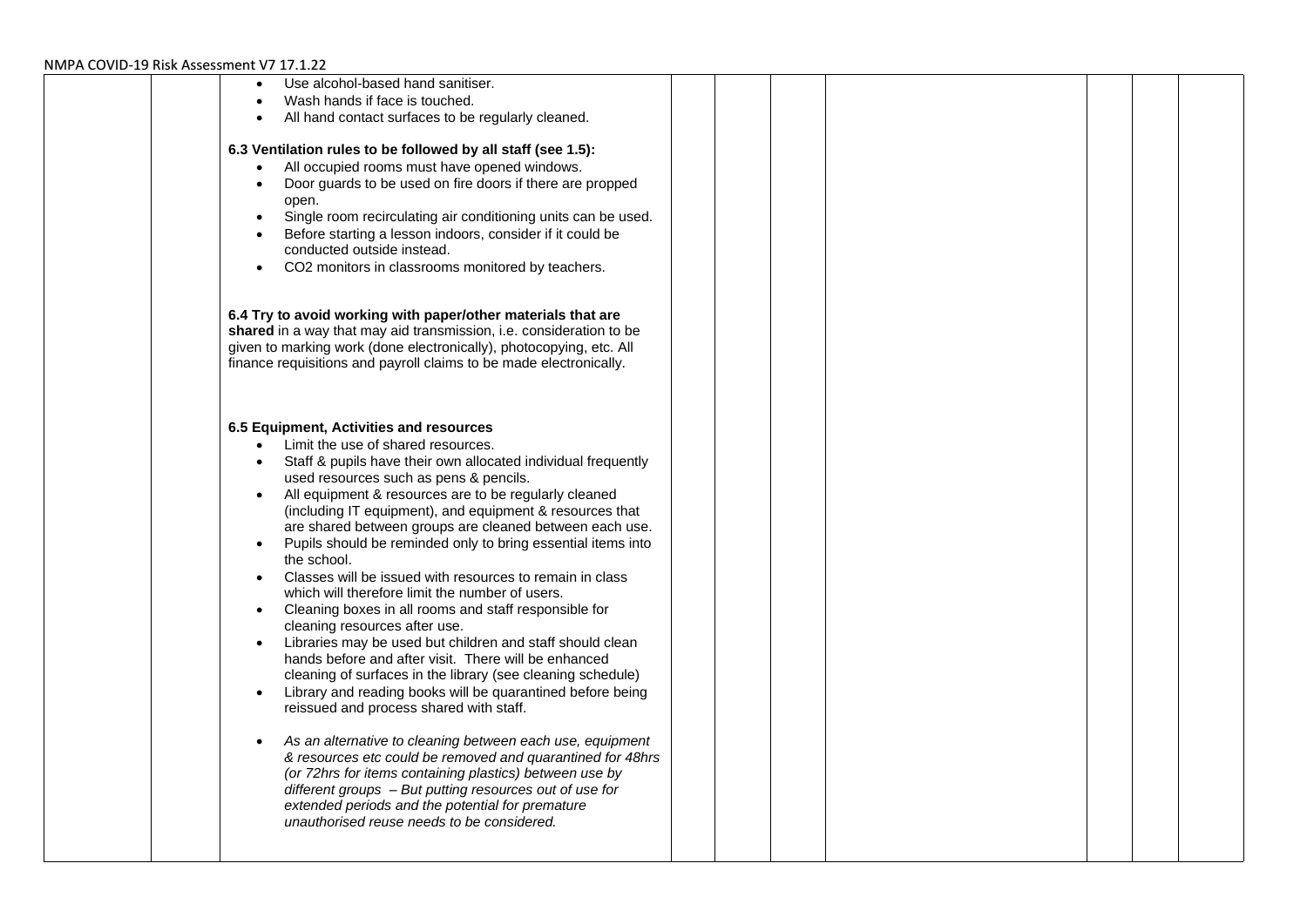|              |        | 6.6 Singing activities or playing brass or wind instruments is<br>permitted with the following conditions,                |   |   |  |  |
|--------------|--------|---------------------------------------------------------------------------------------------------------------------------|---|---|--|--|
|              |        | Voices are not be raised unduly.<br>$\bullet$                                                                             |   |   |  |  |
|              |        | Where possible musical instruments should be cleaned by                                                                   |   |   |  |  |
|              |        | the pupils using them.                                                                                                    |   |   |  |  |
|              |        |                                                                                                                           |   |   |  |  |
|              |        | Participants are not sharing instruments.                                                                                 |   |   |  |  |
|              |        | Good levels of ventilation are provided, with preferably the<br>$\bullet$                                                 |   |   |  |  |
|              |        | activity being carried out outdoors.                                                                                      |   |   |  |  |
|              |        | Where larger groups or choirs are singing the ventilation rate<br>should be at least 10l/sec per person.                  |   |   |  |  |
|              |        | Where schools use external music tutors (eg Leics Music) a                                                                |   |   |  |  |
|              |        | separate COVID RA will be in place relevant to the                                                                        |   |   |  |  |
|              |        | instruments used. They will be encourage to take LFT before                                                               |   |   |  |  |
|              |        | visiting site and may choose to wear a face mask. Review                                                                  |   |   |  |  |
|              |        | regular visitors and send them a copy of the new RA.                                                                      |   |   |  |  |
|              |        | Consider outside singing or in large ventilated rooms (eg<br>$\bullet$                                                    |   |   |  |  |
|              |        | hall).                                                                                                                    |   |   |  |  |
|              |        | When singing is done in classrooms ensure that the room is                                                                |   |   |  |  |
|              |        | well ventilated.                                                                                                          |   |   |  |  |
|              |        |                                                                                                                           |   |   |  |  |
|              |        | For advice on practical school science, D&T, etc. see                                                                     |   |   |  |  |
|              |        | https://www.cleapss.org.uk/                                                                                               |   |   |  |  |
|              |        |                                                                                                                           |   |   |  |  |
|              |        | 6.7 Hands are to be washed & dried or sanitised after using the                                                           |   |   |  |  |
|              |        | lift.                                                                                                                     |   |   |  |  |
|              |        |                                                                                                                           |   |   |  |  |
|              |        | 6.8 Bins are to be provided in each main room to collect used                                                             |   |   |  |  |
|              |        | tissues, and are emptied regularly.                                                                                       |   |   |  |  |
| 7.           | Staff, | 7.1 Fixed external play equipment is cleaned between groups.                                                              | 3 | 3 |  |  |
| Contaminatio | Pupils | See rota for cleaning of fixed play equipment - one year                                                                  |   |   |  |  |
| n in Outdoor |        | group at a time per week, then quarantined for 72 hours.                                                                  |   |   |  |  |
| <b>Areas</b> |        |                                                                                                                           |   |   |  |  |
|              |        | 7.2 Hand sanitising facilities are to be provided at the                                                                  |   |   |  |  |
|              |        | entry/exit points to the playground, and all persons are to wash<br>their hands upon entering and leaving the playground. |   |   |  |  |
|              |        |                                                                                                                           |   |   |  |  |
|              |        |                                                                                                                           |   |   |  |  |
|              |        | 7.3 Sporting activities should prioritise outdoor sports where                                                            |   |   |  |  |
|              |        | possible.                                                                                                                 |   |   |  |  |
|              |        | Only Team Sports where national governing bodies have developed                                                           |   |   |  |  |
|              |        | guidance (and have been approved by the Government such as those                                                          |   |   |  |  |
|              |        | on the list of available grassroots sports) are to be undertaken, and                                                     |   |   |  |  |
|              |        | the control measures identified in that guidance adopted.                                                                 |   |   |  |  |
|              |        | Specific guidance on sports can be obtained from                                                                          |   |   |  |  |
|              |        | https://www.afpe.org.uk/                                                                                                  |   |   |  |  |
|              |        |                                                                                                                           |   |   |  |  |
|              |        | 7.4 Where lessons are taken inside or outside, the same                                                                   |   |   |  |  |
|              |        | ventilation, and hand washing protocols etc should be adopted.                                                            |   |   |  |  |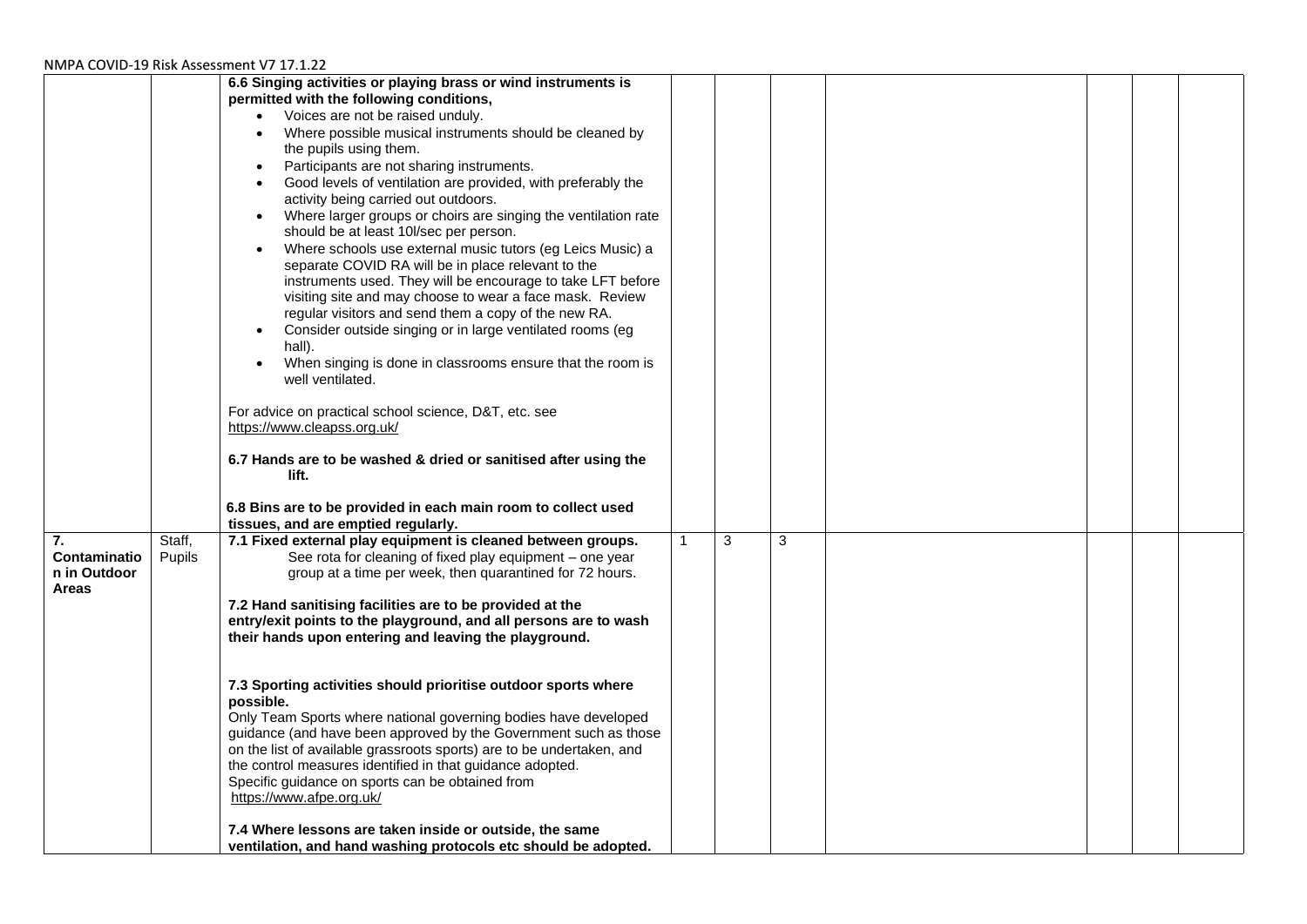| 8. Canteen<br>use -<br>exposure<br>from large<br>numbers of<br>persons<br>9. Use of | Staff,<br>Pupils<br>Staff, | 8.1 Hand cleaning facilities or hand sanitiser should be available<br>at the entrance of any room where people eat and should be<br>used by all persons when entering and leaving the area.<br>8.2 Where catering is provided on site, where possible food<br>served or displayed should be individually wrapped to avoid<br>contamination. Touching multiple items before making final<br>selection should be discouraged.<br>Breakfast club in dining hall and staff will clean chairs and tables after<br>use. Bagels in classrooms.<br>Dinners are served in the dining hall and packed lunches are served<br>in the hall to provide extra space. Chairs and tables are cleaned<br>between each child by the lunchtime supervisors.<br>8.3 Food displays should be protected against contamination by<br>coughing, sneezing, etc).<br>8.4 Any cutlery provided should be handed out by staff wearing<br>gloves or allocated separately to users and not provided in<br>communal storage where users select their own.<br>Children and staff before lunch and can collect cutlery and pour water<br>from the water jugs provided.<br>8.5 Payments should be taken by contactless methods wherever<br>possible.<br>8.6 Drinking water should be provided with enhanced cleaning<br>measures of the tap mechanism introduced.<br>8.7 Where possible, Kitchen windows should remain open to<br>increase ventilation (Fly-screens should be fitted).<br>8.8 Tables and chairs should be cleaned between each use.<br>8.9 All rubbish and waste should be put straight in the bin by the<br>user and not left for someone else to clear up.<br>8.10 All areas used for eating must be thoroughly cleaned at the<br>end of each break and shift, including chairs, door handles,<br>vending machines and payment devices. Staff rooms to received<br>additional 2 cleans per day after break and dinner<br>9.1 Provide suitable and sufficient rubbish bins in these areas | $\overline{c}$ | 3<br>3 | 6<br>3 |  |  |
|-------------------------------------------------------------------------------------|----------------------------|-------------------------------------------------------------------------------------------------------------------------------------------------------------------------------------------------------------------------------------------------------------------------------------------------------------------------------------------------------------------------------------------------------------------------------------------------------------------------------------------------------------------------------------------------------------------------------------------------------------------------------------------------------------------------------------------------------------------------------------------------------------------------------------------------------------------------------------------------------------------------------------------------------------------------------------------------------------------------------------------------------------------------------------------------------------------------------------------------------------------------------------------------------------------------------------------------------------------------------------------------------------------------------------------------------------------------------------------------------------------------------------------------------------------------------------------------------------------------------------------------------------------------------------------------------------------------------------------------------------------------------------------------------------------------------------------------------------------------------------------------------------------------------------------------------------------------------------------------------------------------------------------------------------------------------------------------------------------------|----------------|--------|--------|--|--|
| Changing<br>facilities,<br>toilets,<br>showers and<br>drying rooms                  | <b>Pupils</b>              | with regular removal and disposal. Hand towels or Hand driers can<br>be used.<br>9.2 Bin liners should be used in all bins.<br>9.3 Wash & dry hands after using the facilities.                                                                                                                                                                                                                                                                                                                                                                                                                                                                                                                                                                                                                                                                                                                                                                                                                                                                                                                                                                                                                                                                                                                                                                                                                                                                                                                                                                                                                                                                                                                                                                                                                                                                                                                                                                                         |                |        |        |  |  |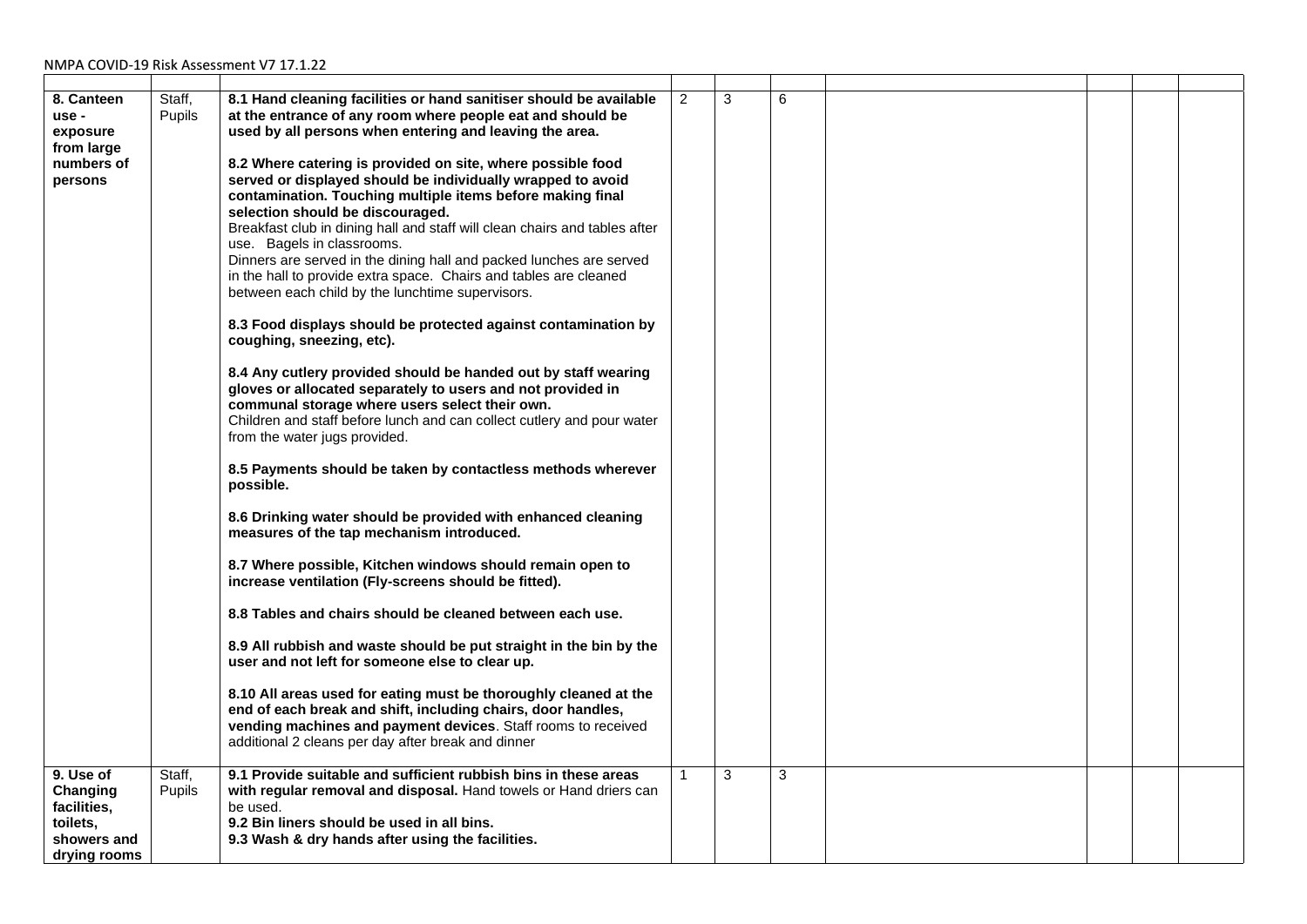|                             |                               | 9.4 Children will attend school in PE kit on PE days in the first<br>instance.                                                                                                                                                                                                                                                                                                                                                                                                                                                                                                                                                                                                                                                                                                                                                                                                                                                                                                                                                                                                                                                                                                                                                                                                                                                                                                                                                                                                                                                                                |                |   |              |  |  |
|-----------------------------|-------------------------------|---------------------------------------------------------------------------------------------------------------------------------------------------------------------------------------------------------------------------------------------------------------------------------------------------------------------------------------------------------------------------------------------------------------------------------------------------------------------------------------------------------------------------------------------------------------------------------------------------------------------------------------------------------------------------------------------------------------------------------------------------------------------------------------------------------------------------------------------------------------------------------------------------------------------------------------------------------------------------------------------------------------------------------------------------------------------------------------------------------------------------------------------------------------------------------------------------------------------------------------------------------------------------------------------------------------------------------------------------------------------------------------------------------------------------------------------------------------------------------------------------------------------------------------------------------------|----------------|---|--------------|--|--|
| <b>10. Work</b><br>planning | Staff,<br>Pupils,             | 10.1 Priority is to be given to outdoor PE activities over indoor<br>ones.<br>10.2 The use of shared resources (i.e. stationery & equipment) is<br>to be limited, and each item regularly cleaned upon change of<br>user.<br>All pupils and staff will be allocated individual stationery. Where<br>resources are shared these will receive additional cleaning or must be<br>quarantined. See Cleaning schedule<br>10.3 Where SEN pupils are attending School the actual measures<br>to be adopted for each case should be determined by a review of<br>each pupils Health Care/ Support Plan/ Risk Assessment and<br>considering the individual circumstances of each case.<br>SENCO to review requirements for individual pupil risk assessments<br>10.4 Where children attend intervention groups or lessons outside<br>their normal classes then a register should be maintained to aid close<br>contact identification.                                                                                                                                                                                                                                                                                                                                                                                                                                                                                                                                                                                                                                 |                | 3 | $\mathbf{3}$ |  |  |
| 11. Cleaning                | Staff,<br>Pupils,<br>Visitors | 11.1 Additional cleaning. A cleaning schedule will be implemented<br>throughout the site, ensuring all areas and equipment are all<br>thoroughly cleaned at least twice per day, focussing on frequently<br>touched surfaces. All frequently touched areas and resources<br>assessed and a cleaning schedule implemented to ensure additional<br>cleaning is undertaken. PO/BM to review cleaning schedule.<br>PO responsible for managing cleaning team and adherence to<br>Cleaning protocol and guidance. KR to brief cleaning team.<br>Cleaners will sign daily to confirm all tasks completed and raise any<br>issues with the PO.<br>11.2 Cleaning protocol is as follows:<br>• A combined detergent disinfectant solution or chlorine-based<br>cleaner is to be used. (COSHH assessment required)<br>Extra attention is to be given to frequently touched areas and<br>surfaces, e.g. doors, toilets, door handles, phones, light<br>switches and door fobs, etc.<br>Hand towels and hand wash are to be checked and replaced<br>$\bullet$<br>as needed by the Premises Officer and cleaning staff.<br>Enhance the cleaning regimes for toilet facilities, particularly<br>$\bullet$<br>door handles, locks and the toilet flush, etc.<br>Cleaners are to wear disposable or washing-up gloves and<br>aprons for cleaning - (if cleaning a heavily contaminated area<br>eye and respiratory protection should also be used).<br>Where Covid 19 contamination is suspected or identified the<br>waste cleaning materials and used disposable PPE should | $\overline{2}$ | 3 | 6            |  |  |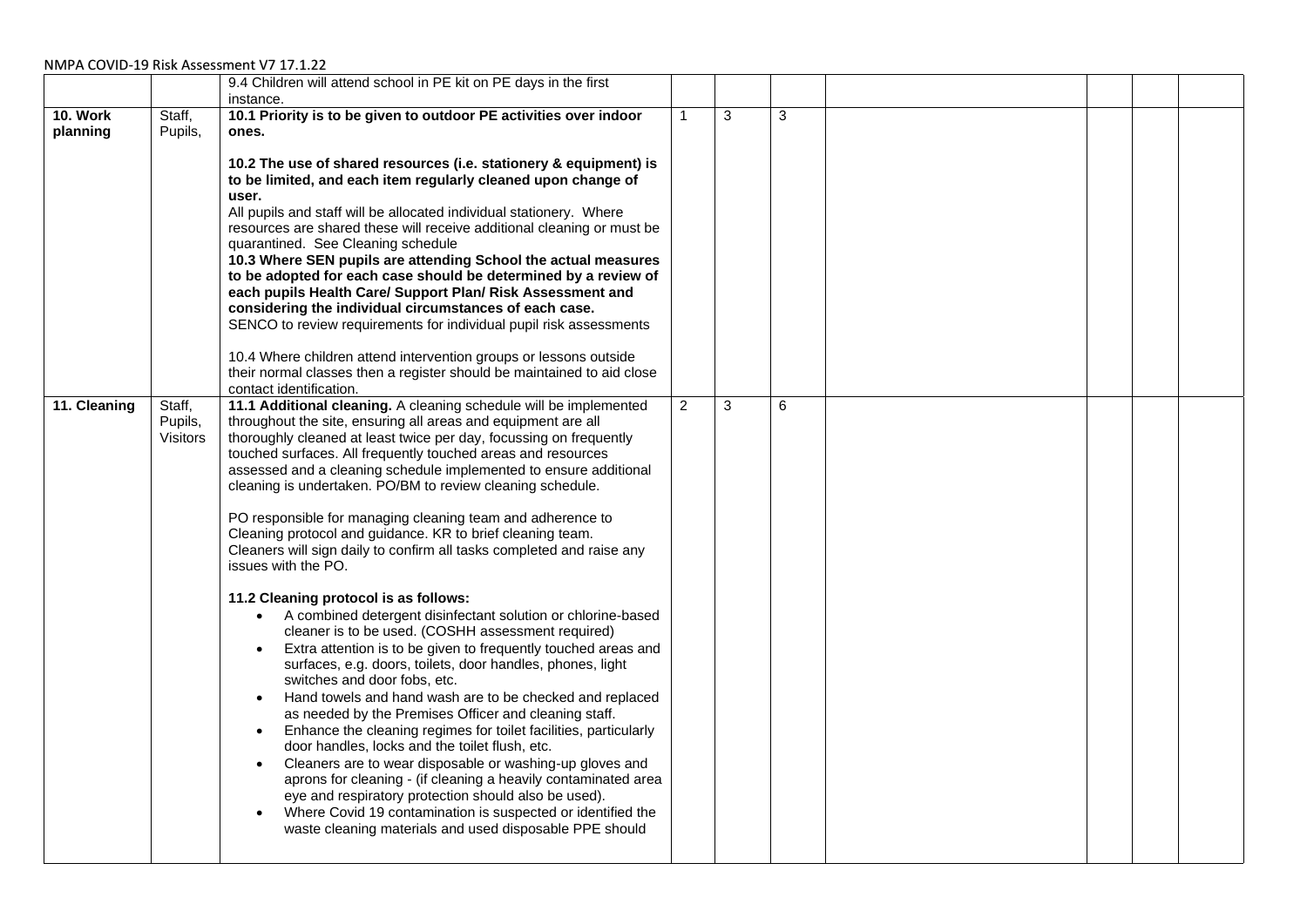|                                          |                                                    | be double-bagged, then stored securely for 72 hours then<br>thrown away in the regular rubbish after cleaning is finished<br>When disinfecting, use disposable cloths, to first clean hard<br>$\bullet$<br>surfaces with warm soapy water, then disinfect the surfaces.<br>Cleaners are to wash & dry their hands after removing the<br>$\bullet$<br>PPE.<br>PO to ensure cleaning team follow cleaning protocol and guidance |   |   |   |  |  |
|------------------------------------------|----------------------------------------------------|-------------------------------------------------------------------------------------------------------------------------------------------------------------------------------------------------------------------------------------------------------------------------------------------------------------------------------------------------------------------------------------------------------------------------------|---|---|---|--|--|
|                                          |                                                    | and cleaning standards are high.                                                                                                                                                                                                                                                                                                                                                                                              |   |   |   |  |  |
|                                          |                                                    | 11.3 Only cleaning products supplied by the school are to be<br>used (Suppliers may need to be notified if additional stocks are<br>necessary).<br>Classroom box in all classrooms will contain:<br>Anti viral spray, COSHH RA<br><b>Cloths</b><br>Gloves, Masks and aprons<br>Tissues                                                                                                                                        |   |   |   |  |  |
|                                          |                                                    | 11.4 Bin liners should be used in all bins and bins emptied daily.<br>Pedal bins in rooms for potentially contaminated waste (tissues,<br>wipes, PPE) appropriately labelled.                                                                                                                                                                                                                                                 |   |   |   |  |  |
|                                          |                                                    | 11.5 External play equipment is to be included in the cleaning<br>regimes. Review use of outside play equipment and update cleaning<br>schedule. Any shared equipment should be cleaned should be<br>cleaned more frequently or quarantined for 48 hours after use or 72<br>hours for plastic items.                                                                                                                          |   |   |   |  |  |
|                                          |                                                    | 11.6 Where cleaning has been identified in the risk assessment<br>this is normally with standard products such as detergents &<br>bleach. If Covid 19 contamination is known or suspected, then the<br>cleaning should be followed by disinfecting (using chlorine based<br>products).<br>Although disinfecting may also be carried out routinely as an<br>assurance measure.                                                 |   |   |   |  |  |
|                                          |                                                    | 11.7 Alternative cleaning & disinfecting methods may be<br>appropriate in some circumstances (e.g. after known<br>contamination), but these should only be carried out following control<br>measures developed from a separate risk assessment and in<br>consultation with the product suppliers.                                                                                                                             |   |   |   |  |  |
| 11. Deliveries<br>& Waste<br>collection. | Staff,<br>Pupils,<br>Delivery<br>drivers,<br>Waste | 12.1 If practicable drivers should wash or clean their hands<br>before unloading goods and materials. PO to collect deliveries and<br>move asap and within 1 hour maximum ensuring careful hand<br>hygiene.                                                                                                                                                                                                                   | 2 | 3 | 6 |  |  |
|                                          | collectio<br>n.                                    | 12.2 Hands are to be thoroughly washed & dried after handling<br>all deliveries or waste materials.                                                                                                                                                                                                                                                                                                                           |   |   |   |  |  |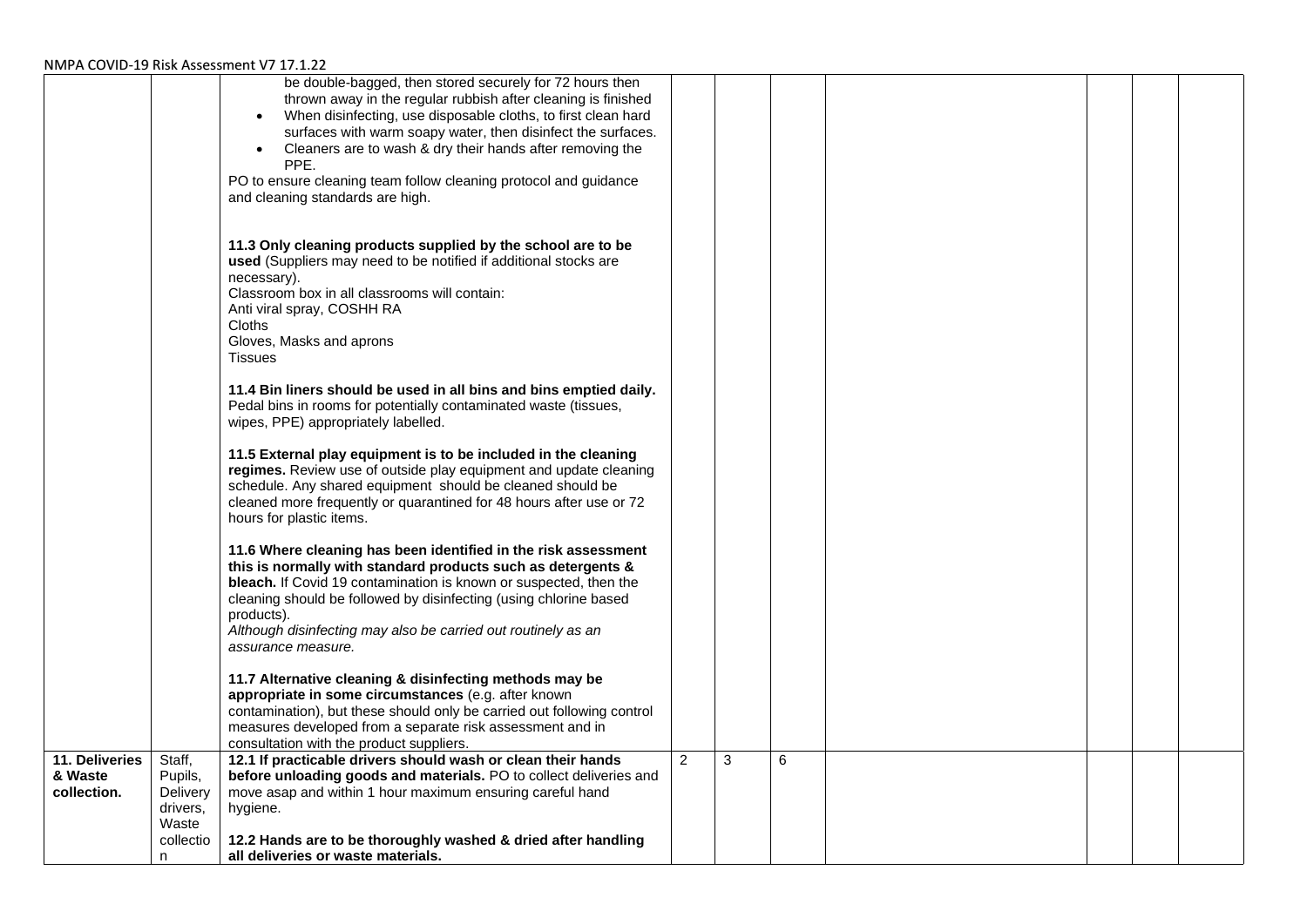|                           | operato                              | PO and Cleaners collect waste and follow cleaning protocol. Refuse                                                                                                                                                                                                                                                                                                                                                                                                                                                                                                                                                                                                                                                                                                                                                                                                                                                                                                                                |                |   |   |  |  |
|---------------------------|--------------------------------------|---------------------------------------------------------------------------------------------------------------------------------------------------------------------------------------------------------------------------------------------------------------------------------------------------------------------------------------------------------------------------------------------------------------------------------------------------------------------------------------------------------------------------------------------------------------------------------------------------------------------------------------------------------------------------------------------------------------------------------------------------------------------------------------------------------------------------------------------------------------------------------------------------------------------------------------------------------------------------------------------------|----------------|---|---|--|--|
|                           | rs                                   | collected weekly out of hours.                                                                                                                                                                                                                                                                                                                                                                                                                                                                                                                                                                                                                                                                                                                                                                                                                                                                                                                                                                    |                |   |   |  |  |
|                           |                                      | 12.3 Waste bags and containers - to be kept closed.                                                                                                                                                                                                                                                                                                                                                                                                                                                                                                                                                                                                                                                                                                                                                                                                                                                                                                                                               |                |   |   |  |  |
|                           |                                      |                                                                                                                                                                                                                                                                                                                                                                                                                                                                                                                                                                                                                                                                                                                                                                                                                                                                                                                                                                                                   |                |   |   |  |  |
| 13.<br><b>Contractors</b> | Staff,<br>Pupils,<br>Contrac<br>tors | 13.1 All contractors are to wash their hands upon entering the<br>site.<br>Contractors are requested to wear face coverings in communal areas.<br>13.2 Strict hygiene rules to be implemented, all contractors are to<br>be asked to do the following: PO to undertake verbal inductions<br>socially distanced and update Contractors induction pack to ensure<br>relevant information is available.<br>• Wash hands on entry into individual work areas - or use<br>alcohol-based hand sanitiser.<br>Repeat the hand washing/sanitising regularly.<br>$\bullet$<br>13.3 The contractor is to notify the premises staff of all areas<br>visited, in order that these can then be thoroughly cleaned. The<br>area will be cleaned thoroughly after the work is complete, paying<br>particular attention to door handles and surface that have been<br>touched.<br>13.4 Contractors & Third-Party Organisations working on site are<br>to have their own COVID 19 risk assessments and safe systems | $\overline{2}$ | 3 | 6 |  |  |
|                           |                                      | of work which are compatible with the school COVID 19                                                                                                                                                                                                                                                                                                                                                                                                                                                                                                                                                                                                                                                                                                                                                                                                                                                                                                                                             |                |   |   |  |  |
|                           |                                      | arrangements, or are to comply with the schools arrangements.                                                                                                                                                                                                                                                                                                                                                                                                                                                                                                                                                                                                                                                                                                                                                                                                                                                                                                                                     |                |   |   |  |  |
|                           |                                      |                                                                                                                                                                                                                                                                                                                                                                                                                                                                                                                                                                                                                                                                                                                                                                                                                                                                                                                                                                                                   |                |   |   |  |  |
| 14. Poor<br>hygiene       | Staff,<br>Pupils,<br><b>Visitors</b> | 14.1 Wash hands thoroughly and regularly. Use soap and water for<br>at least 20 seconds. Hands should then be dried using disposable<br>towels etc, which should be disposed of into the bins provided.<br>Use alcohol-based hand sanitiser if soap and water is not available<br>and hand washing technique to be adopted as directed by NHS<br>guidance.                                                                                                                                                                                                                                                                                                                                                                                                                                                                                                                                                                                                                                        | $\overline{2}$ | 3 | 6 |  |  |
|                           |                                      | 14.2 Avoid touching your face/eyes/nose/mouth with unwashed<br>hands and cover your cough or sneeze with a tissue then throw<br>it in the bin.                                                                                                                                                                                                                                                                                                                                                                                                                                                                                                                                                                                                                                                                                                                                                                                                                                                    |                |   |   |  |  |
|                           |                                      | 14.3 Provide additional hand washing & drying facilities where<br>necessary. see 9. Cleaning schedule                                                                                                                                                                                                                                                                                                                                                                                                                                                                                                                                                                                                                                                                                                                                                                                                                                                                                             |                |   |   |  |  |
|                           |                                      | 14.4 Regularly clean the hand washing facilities and check soap<br>and sanitiser levels.                                                                                                                                                                                                                                                                                                                                                                                                                                                                                                                                                                                                                                                                                                                                                                                                                                                                                                          |                |   |   |  |  |
|                           |                                      | 14.5 Provide suitable and sufficient rubbish bins for hand towels<br>with regular removal and disposal.                                                                                                                                                                                                                                                                                                                                                                                                                                                                                                                                                                                                                                                                                                                                                                                                                                                                                           |                |   |   |  |  |
|                           |                                      | 14.6 Sites may need extra supplies of soap, hand sanitiser and<br>paper towels and these should be securely stored.                                                                                                                                                                                                                                                                                                                                                                                                                                                                                                                                                                                                                                                                                                                                                                                                                                                                               |                |   |   |  |  |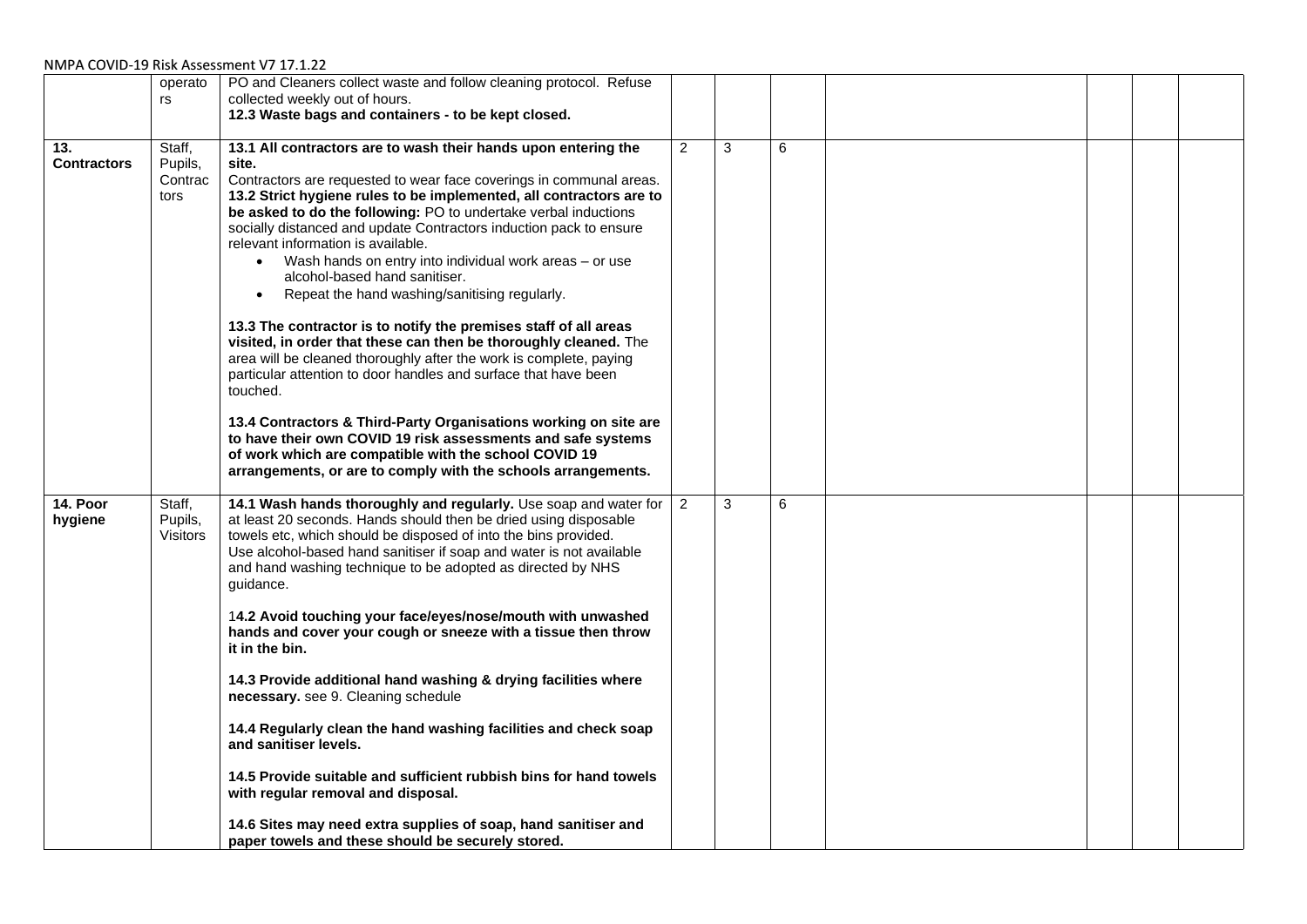| 15 Lack of<br>awareness                                        | Staff,<br>Pupils,<br>Visitors       | 15.1 Clear posters, signage and information is to be displayed<br>around the site (and particularly in welfare areas) reminding all<br>persons of hygiene and hand washing requirements. signage<br>reviewed. All staff emailed updated RA at start of term and covered at<br>Business Meeting.<br>Standing item on weekly Business Meeting.<br>This information should also be easily understandable to small<br>children where necessary.<br>15.2 "Toolbox talks" will be carried out for all personnel on site,<br>warning them of the risks posed by the virus as well as the control<br>measures outlined in this assessment and from government guidance.<br>This will include informing personnel of the known symptoms.<br>Monitoring by SLT, BM and Trust. See<br>15.3 Staff are to challenge any person not adhering to the control<br>measures within this risk assessment.                                                                                                                                                                                                                                                                                                                                                                                                                                                                                                                                                                                                                                                                           | 2 | 3 | 6 |  |  |
|----------------------------------------------------------------|-------------------------------------|------------------------------------------------------------------------------------------------------------------------------------------------------------------------------------------------------------------------------------------------------------------------------------------------------------------------------------------------------------------------------------------------------------------------------------------------------------------------------------------------------------------------------------------------------------------------------------------------------------------------------------------------------------------------------------------------------------------------------------------------------------------------------------------------------------------------------------------------------------------------------------------------------------------------------------------------------------------------------------------------------------------------------------------------------------------------------------------------------------------------------------------------------------------------------------------------------------------------------------------------------------------------------------------------------------------------------------------------------------------------------------------------------------------------------------------------------------------------------------------------------------------------------------------------------------------|---|---|---|--|--|
| 16. First Aid<br>provision /<br><b>Medical</b><br><b>Needs</b> | Staff<br>Pupils,<br><b>Visitors</b> | 16.1 When physical contact is necessary PPE appropriate to the<br>level of risk is to be worn (Gloves, face mask, apron, eye<br>protection).<br>16.2 Upon completion of first aid, thoroughly wash & dry the hands<br>and any points of contact, and clean & disinfect the affected area.<br>16.3 If dealing with a child with complex medical needs where<br>aerosol generating procedures are performed an FFP3 standard<br>face mask should be worn, for which face fit testing (FFT) must be<br>completed beforehand. Other appropriate PPE may also be required -<br>refer to latest government guidance for the procedure.<br>All general first aid dealt with in the first aid room or class base. PPE<br>where 2m distancing cannot be maintained (mask, face shield, gloves,<br>apron etc)<br>note * some first aiders may not be able to undertake first aid duties<br>as a control measure.<br>- If a pupil (or member of staff) falls ill and COVID is suspected<br>pupil and supervising member of staff to both wear face masks to<br>prevent the spread as soon as symptoms noted.<br>- the isolation room for suspected symptomatic persons is in the<br>swimming pool meeting room<br>- parents will be contracted immediately<br>- Staff member to wear apron, gloves and face shield and should sit<br>outside the room if possible with the door open to aid ventilation<br>- In an emergency call 999<br>Staff member to clean surfaces once pupil leaves room, remove PPE<br>and clean. For suspected cases the premises officer should be | 2 | 3 | 6 |  |  |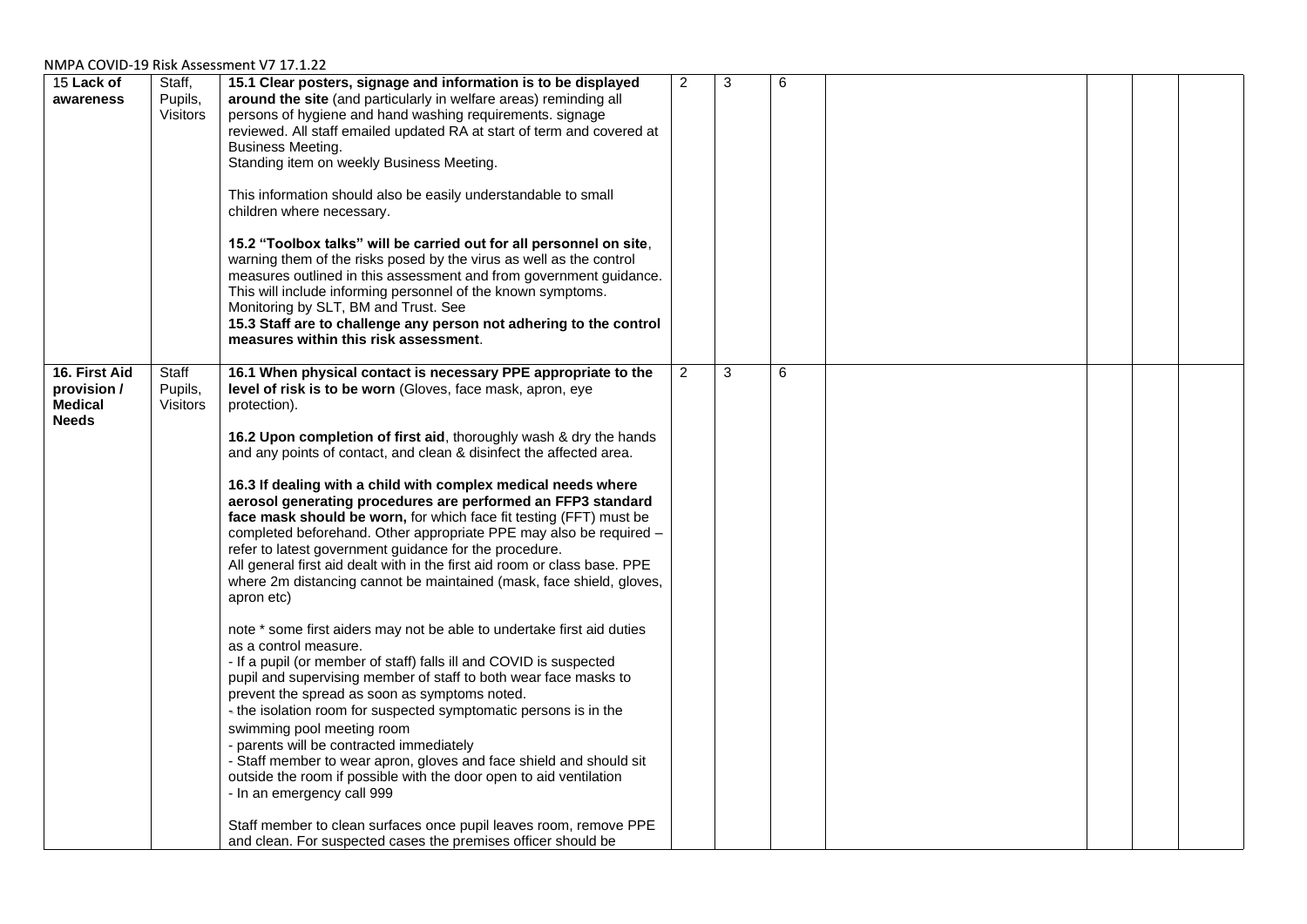| notified so that the area can be cleaned in line with the Cleaning<br>nrotocoi. |  |  |  |  |  |  |  |
|---------------------------------------------------------------------------------|--|--|--|--|--|--|--|
|---------------------------------------------------------------------------------|--|--|--|--|--|--|--|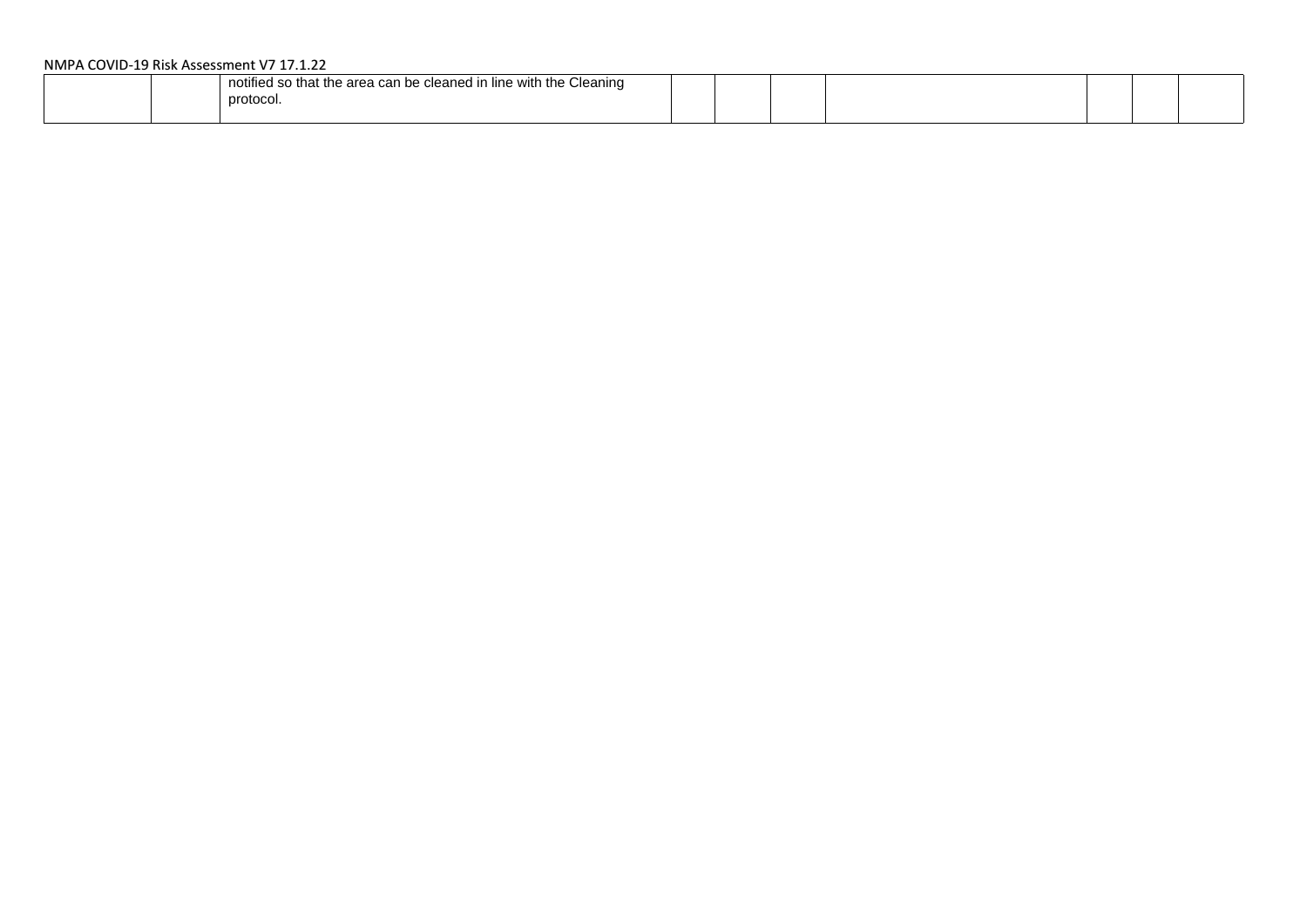### NMPA COVID-19 Risk Assessment V7 17.1.22 **Government & NHS Guidance**

Coronavirus Guidance <https://www.gov.uk/coronavirus>

Guidance on infection prevention and control for COVID-19 <https://www.gov.uk/government/publications/wuhan-novel-coronavirus-infection-prevention-and-control>

Cleaning Guidance <https://www.gov.uk/government/publications/covid-19-decontamination-in-non-healthcare-settings/covid-19-decontamination-in-non-healthcare-settings>

Check if you have coronavirus symptoms <https://www.nhs.uk/conditions/coronavirus-covid-19/check-if-you-have-coronavirus-symptoms/>

Travel guidance

<https://www.gov.uk/guidance/coronavirus-covid-19-safer-travel-guidance-for-passengers#exemptions-face-coverings>

Guidance on actions for early years and childcare providers: <https://www.gov.uk/government/publications/coronavirus-covid-19-early-years-and-childcare-closures>

Guidance for the full opening of special schools and other specialist settings from the start of the autumn term: <https://www.gov.uk/government/publications/guidance-for-full-opening-special-schools-and-other-specialist-settings>

Guidance on what further education colleges and providers will need to do <https://www.gov.uk/government/publications/coronavirus-covid-19-maintaining-further-education-provision>

#### Transport to school

<https://www.gov.uk/government/publications/transport-to-school-and-other-places-of-education-autumn-term-2020/transport-to-school-and-other-places-of-education-autumn-term-2020>

Contingency planning

<https://www.gov.uk/government/publications/how-schools-can-plan-for-tier-2-local-restrictions/how-schools-can-plan-for-tier-2-local-restrictions>

Safe working in education childcare and children social care including the use of PPE

[https://www.gov.uk/government/publications/safe-working-in-education-childcare-and-childrens-social-care/safe-working-in-education-childcare-and-childrens-social-care-settings-including-the](https://www.gov.uk/government/publications/safe-working-in-education-childcare-and-childrens-social-care/safe-working-in-education-childcare-and-childrens-social-care-settings-including-the-use-of-personal-protective-equipment-ppe#aerosol-generating-procedures-agps)[use-of-personal-protective-equipment-ppe#aerosol-generating-procedures-agps](https://www.gov.uk/government/publications/safe-working-in-education-childcare-and-childrens-social-care/safe-working-in-education-childcare-and-childrens-social-care-settings-including-the-use-of-personal-protective-equipment-ppe#aerosol-generating-procedures-agps)

HSE Guidance on alternative cleaning & disinfecting methods using fogging, mists etc

[Disinfecting using fog, mist and other systems during the coronavirus \(COVID-19\) pandemic -](https://www.hse.gov.uk/coronavirus/disinfecting-premises-during-coronavirus-outbreak.htm?utm_source=govdelivery&utm_medium=email&utm_campaign=coronavirus&utm_term=disinfecting-headline&utm_content=covid-4-feb-21) HSE news

Grassroots sports guidance for 1st April 2021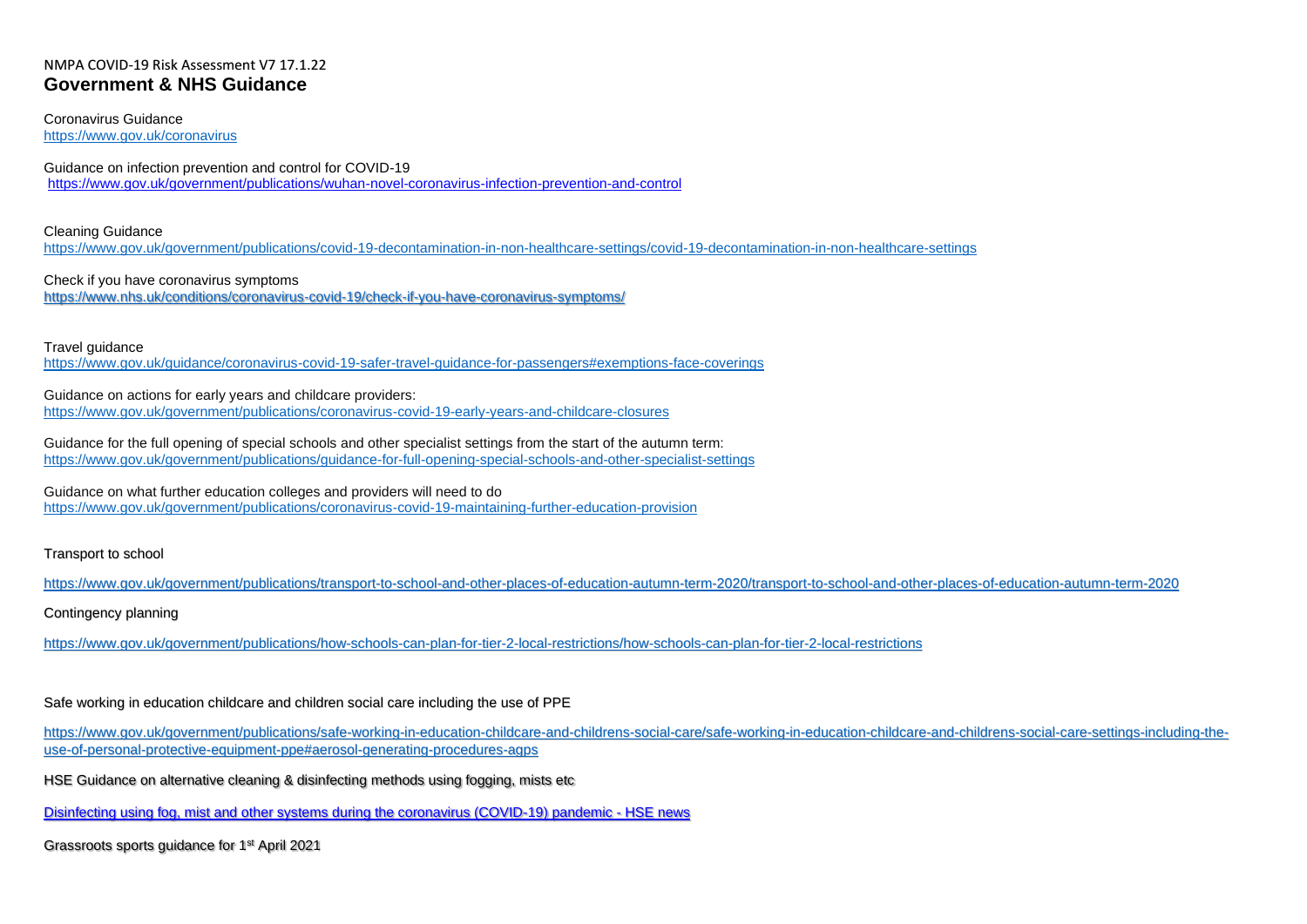[Coronavirus \(COVID-19\): grassroots sports guidance for safe provision including team sport, contact combat sport and organised sport events -](https://www.gov.uk/guidance/coronavirus-covid-19-grassroots-sports-guidance-for-safe-provision-including-team-sport-contact-combat-sport-and-organised-sport-events) GOV.UK (www.gov.uk)

Guidance for contacts 14 Dec 21

[Guidance for contacts of people with confirmed coronavirus \(COVID-19\) infection who do not live with the person -](https://www.gov.uk/government/publications/guidance-for-contacts-of-people-with-possible-or-confirmed-coronavirus-covid-19-infection-who-do-not-live-with-the-person/guidance-for-contacts-of-people-with-possible-or-confirmed-coronavirus-covid-19-infection-who-do-not-live-with-the-person) GOV.UK (www.gov.uk)

Guidance for household contacts 14 Dec 21

[Stay at home: guidance for households with possible or confirmed coronavirus \(COVID-19\) infection -](https://www.gov.uk/government/publications/covid-19-stay-at-home-guidance/stay-at-home-guidance-for-households-with-possible-coronavirus-covid-19-infection) GOV.UK (www.gov.uk)

Guidance for How to stay safe and prevent the spread

[Coronavirus: how to stay safe and help prevent the spread -](https://www.gov.uk/guidance/covid-19-coronavirus-restrictions-what-you-can-and-cannot-do) GOV.UK (www.gov.uk)

Guidance for those previously classed as CEV

[Guidance for people previously considered clinically extremely vulnerable from COVID-19 -](https://www.gov.uk/government/publications/guidance-on-shielding-and-protecting-extremely-vulnerable-persons-from-covid-19/guidance-on-shielding-and-protecting-extremely-vulnerable-persons-from-covid-19) GOV.UK (www.gov.uk)

Schools Covid 19 Operational Guidance December 2021

[Schools COVID-19 operational guidance \(publishing.service.gov.uk\)](https://assets.publishing.service.gov.uk/government/uploads/system/uploads/attachment_data/file/1040827/Schools_COVID-19_operational_guidance.pdf)